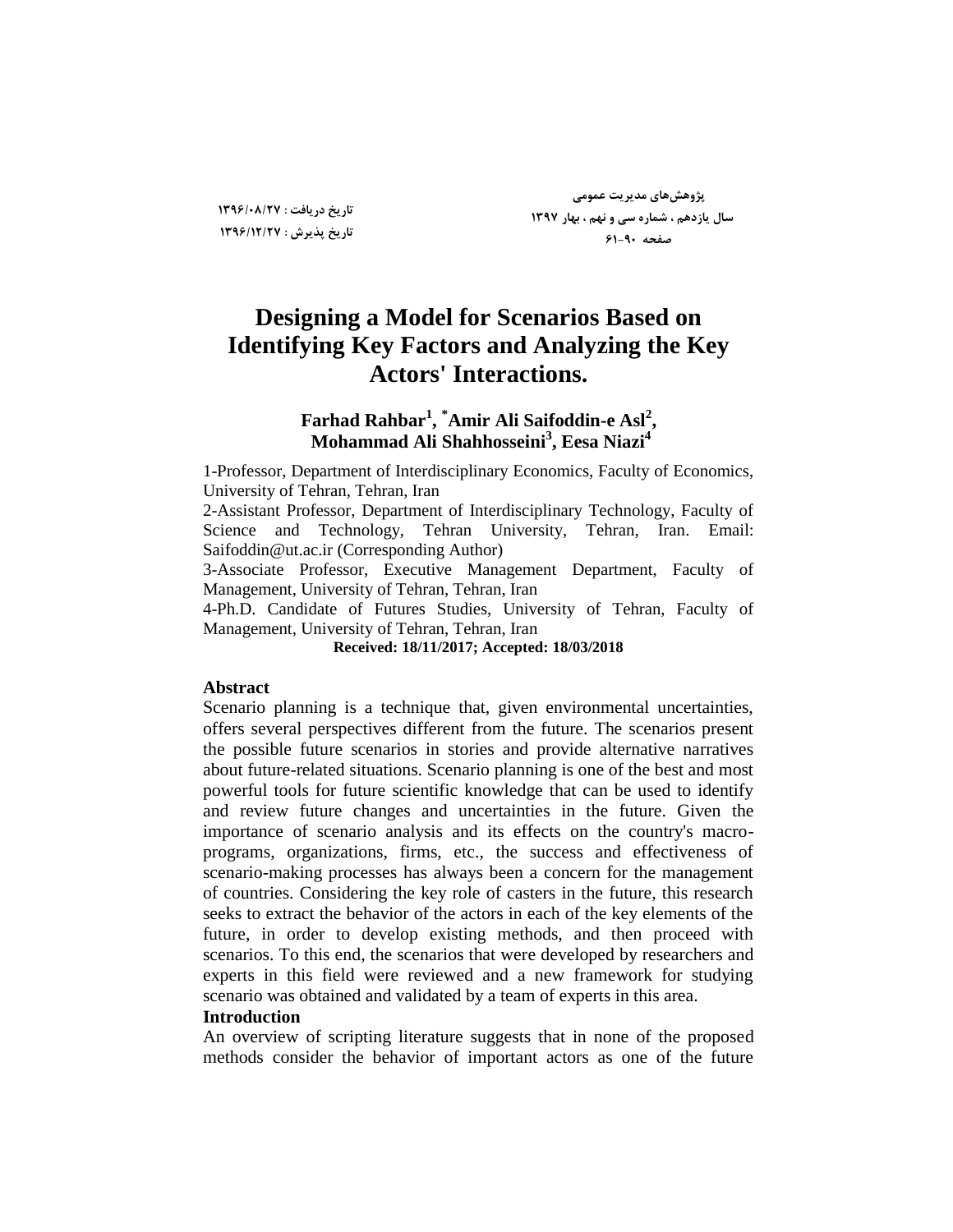factors. Research in the literature of research shows that in all of these methods, first of all, it is to identify the key factors and then the forces of progression and identification of the uncertainty And eventually scenario with the choice of logic governing the scenario. In this regard, Zali and Sajadi (2017), Nazemi et al. (2017), Zali and Zamanipour (2016), Shakouri et al (2015), Bilali (2012) and Zali (2009) Made Therefore, in view of the key role of the cast in the future, this research seeks to extract the behavior of the actors in each of the identified key factors in order to develop existing methods and then proceed with scenario analysis. Regarding the consideration of the role of key actors in the scriptwriting process, Ali Zare Mirk-Abad, in his doctoral dissertation, has devised a scenario based on the viewer's perspective, in which the performance of the actors by him was conducted only in a perfectly qualitative manner (Q method).

#### **Case Study**

In this research, a sample of 12 experts and researchers in the field of future research was selected for interview and a sample of 43 people were selected to complete the questionnaire. The framework of the scenarios available by researchers and experts in this field was reviewed and a new framework for studying the obtained scenarios was obtained. And its credibility was confirmed by a group of experts in the field.

#### **Materials and Methods**

In this research, both field and library methods have been used to collect information. In the present study, since the main focus of the proposed framework is on the minds of experts and is depicted in the various stages of the proposed framework, the wisdom in the minds of experts, the selection of experts is of particular importance. In the current study, the number of samples selected for interview was equal to 12 people selected by snowball method. In the process of selecting an example, qualitative researchers can use a snowball sampling method in which a participant in our research leads to other participants or snowball. With this number of interviews, the investigator's diagnosis was that the collected data reached a saturated point and there was no need for further interviews. In choosing this sample number, issues such as time, availability of interviewees and their degree of cooperation have been considered. Finally, in order to measure the model through scrolling, a questionnaire consisting of 21 questions was sent to validate the model to 43 experts and researchers in the field of futures studies. Finally, 17 valid questionnaires were collected.

#### **Discussion and Results**

In this article, the approach to studying the behavior of actors is based on the approach of the French school (Michel Godet) and the method of MACTOR, which was done for the first time. In the meantime, the scenario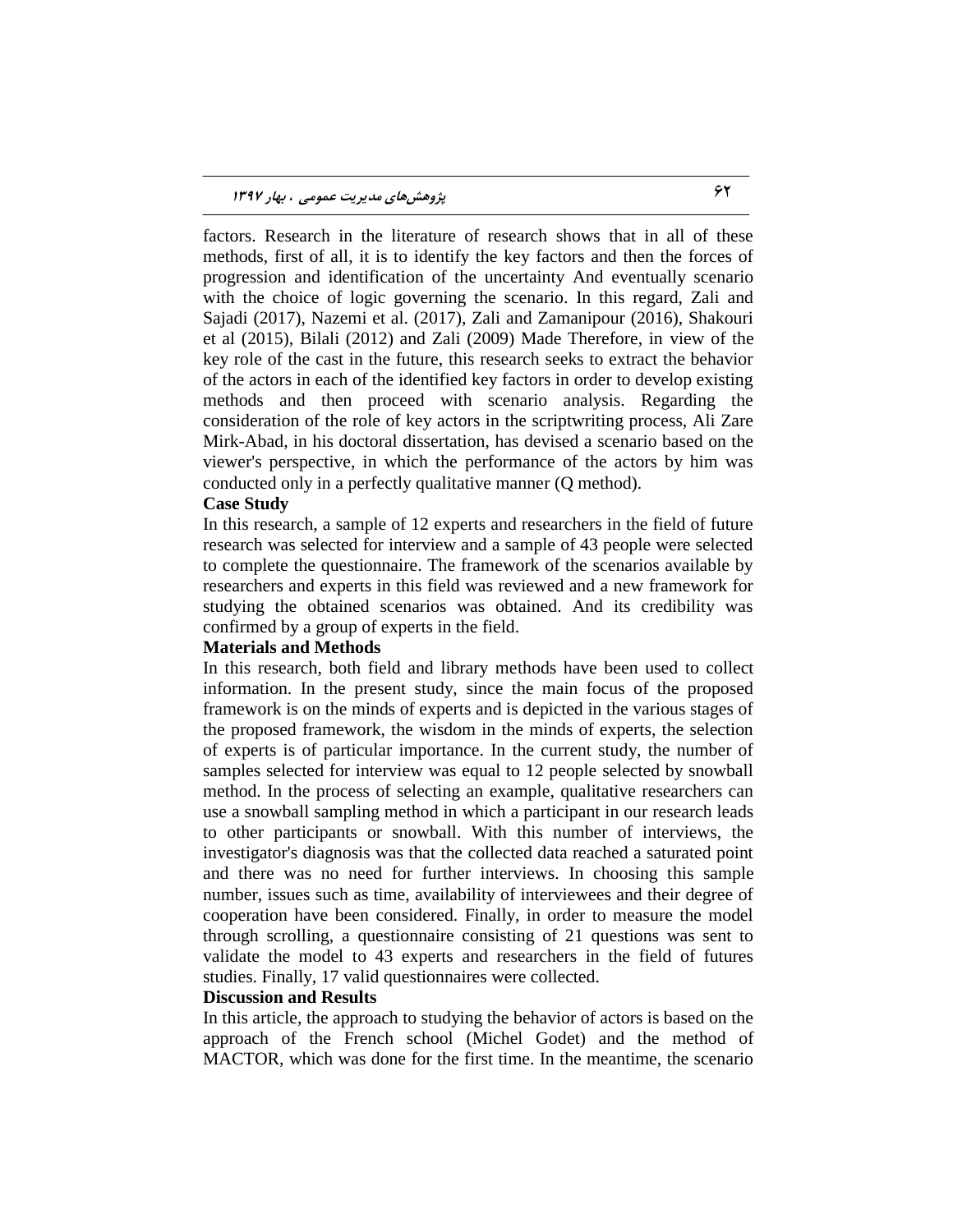approach in his treatise is based on the Scenario model of the Global Business Network or the Schwartz model, but in the proposed model, this paper describes the scenario development approach based on the model. In the scenario model, according to Michel Godet, all the points mentioned in the Peter Schwartz model are accepted. But in one case, his approach to the subject is deeply rooted in Schwartz's method, and this involves the need for formal analysis in parts of the scenario process, which is, of course, not very different. For example, in the methodology, the exact identification of the subject of futures studies with strategic planning in the first step and the search for effective variables (Schwartz's forces and forces) is necessary in steps two and three. But in order to search for variables or factors and the effect of one on the other, Godet also recommended the formal method of structural analysis in addition to setting up a futuristic studio (Schwartz scenario group) and extensive consultation with practitioners and experts. Or, in the search for possible or probable scenarios or futures, which, like the Schwartz analysis axes, are composed of various combinations of variables, has also benefited from the analysis of morphology.

#### **Conclusion**

This paper attempts to use the meta-combination method to propose a suitable framework for performing scenario-based studies. To this end, the scenario frameworks presented by researchers and experts in this field were reviewed and a new framework for studying scenario was obtained. The difference in the framework provided with other frameworks is to consider the behavior of key actors and to provide strategic options for policy making.

**Key Words:** Futures Studies, Scenario Planning, MICMAC, MACTOR, Scenario Wizard, MULTIPOL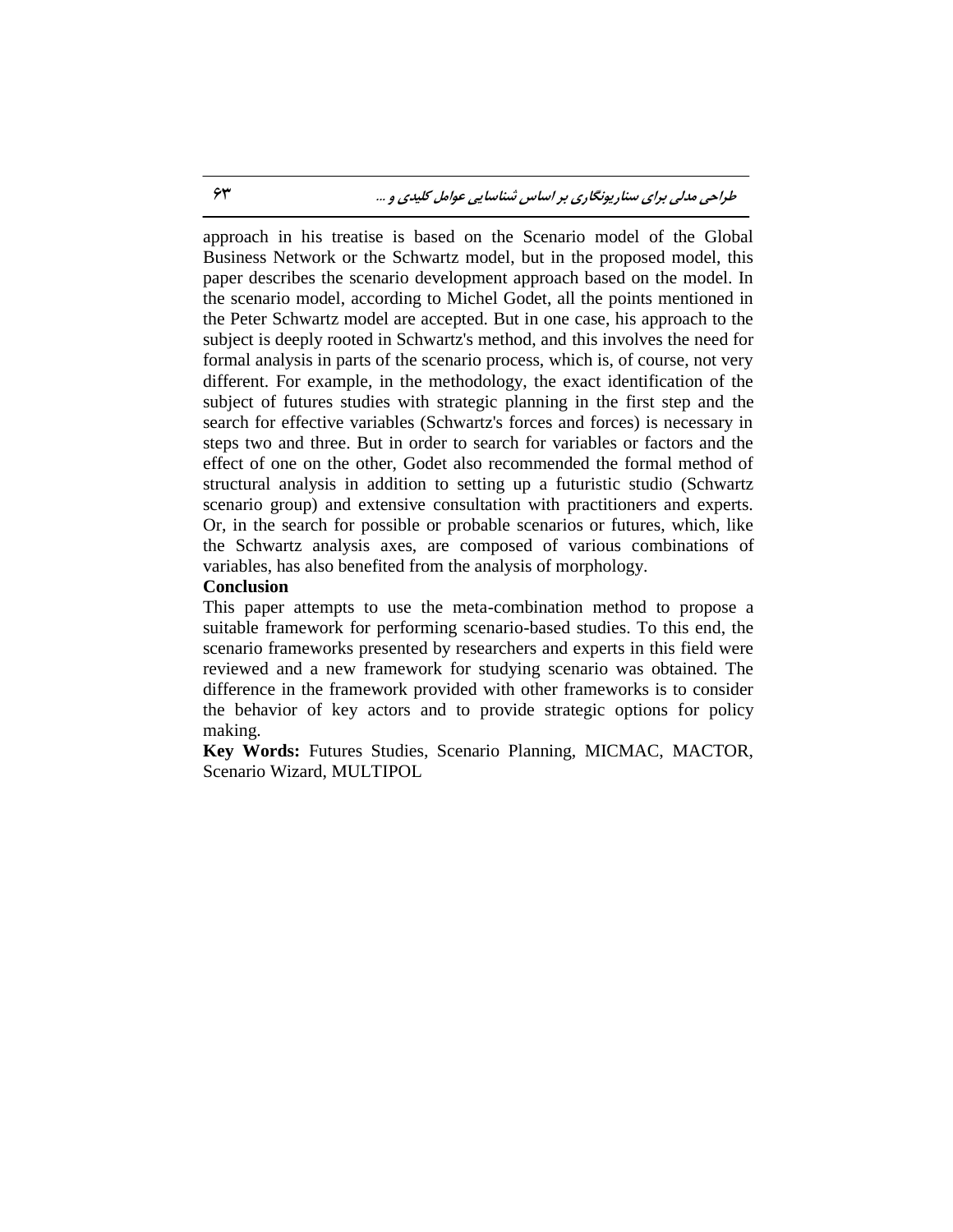# **طراحی مدلی برای سىاریًوگاری بر اساس شىاسایی عًامل کلیدی و تجزیه و تحلیل فعل و انفعالات بازیگران کلیدی**

# **دکتر فرهاد رهبر\*- دکتر امیرعلی سیفالدین اصل\*\*- دکتر محمدعلی شاهحسینی\*\*\*-عیسی نیازی\*\*\*\***

#### **چکید:ٌ**

 **سٌاریًَگاری، تکٌیکی است کِ تا در ًظز گزفتي ػذم قطؼیتّای هحیطی، چٌذیي چطناًذاس هتفاٍت اس آیٌذُ را ارائِ هیدّذ. سٌاریَّا آیٌذُّایی کِ اهکاى ٍقَع آىّا هحتول است را در قالة داستاىّایی تیاى ًوَدُ ٍ رٍایتّای تذیلی درتارُی هَقؼیتّای هزتثط تا آیٌذُ ارائِ هیدٌّذ. سٌاریًََیسی یکی اس** بهترین و قوی ترین ابزارها برای شناخت و بررسی علمی آینده است که با استفاده از آن می توان تغییرات و **ػذم قطؼیتّای هحیطی آیٌذُ را ضٌاسایی ٍ تزرسی ًوَد. تا تَجِ تِ اّویت سٌاریًَگاری ٍ تأثیزات آى**  بر برنامههای کلان کشور، سازمانها، بنگاهها و ...، موفقیت و کارآمدی فرآیندهای سناریونگاری همواره از **دغذغِّای دستاًذرکاراى هذیزیت کطَرّا تَدُ ٍ ّست. تا تَجِ تِ ًقص کلیذی تاسیگزاى در آیٌذًُگاری، ایي پژٍّص در پی آى است کِ در جْت تَسؼِی رٍشّای هَجَد، رفتار تاسیگزاى را در ّز کذام اس ػَاهل کلیذی آیٌذُساس استخزاج ًوایذ ٍ سپس اقذام تِ سٌاریًَگاری ًوایذ. رٍش ًوًَِگیزی پژٍّص حاضز تِ صَرت گلَلِ تزفی تَدُ ٍ اس اتشار هصاحثِ ٍ پزسطٌاهِ جْت جوغآٍری اطالػات استفادُ**  گردید. بدین منظور، نمونه آماری 1۲ نفری از خبرگان و پژوهشگران حوزهی آیندهپژوهی جهت مصاحبه و **ًوًَِ آهاری 43 ًفزی تزای تکویل پزسطٌاهِ اًتخاب گزدیذًذ ٍ چارچَبّای سٌاریًَگاری هَجَد تَسط**  پژوهشگران و صاحب**نظران این حوزه بررسی و چارچوب جدیدی برای** مطالعه سناریونگاری به دست آمده و اعتبار آن توسط جمعی از خبرگان این حوزه تأیید شد.

**واژههای کلیدی:** آیندهنگاری؛ سناریونگاری؛ میکمک؛ مکتور؛ سناریوویزارد؛ مولتیپول

<sup>\*</sup> استاد، گروه اقتصاد بین رشتهاى، دانشكده اقتصاد، دانشگاه تهران، تهران، ایران

<sup>\*\*</sup> نویسنده مسئول- استادیار، گروه فناوریهای بین رشتهای، دانشکده علوم و فناوریهای نوین، دانشگاه تهران، Saifoddin@ut.ac.ir .ایطاى ،طاىْت

<sup>\*\*\*</sup> دانشیار، گروه مدیریت اجرایی ، دانشكده مدیریت، دانشگاه تهران، تهران، ایران

<sup>\*\*\*\*</sup> دانشجوی دکترای آینده پژوهی، دانشکده مدیریت، دانشگاه تهران، تهران، ایران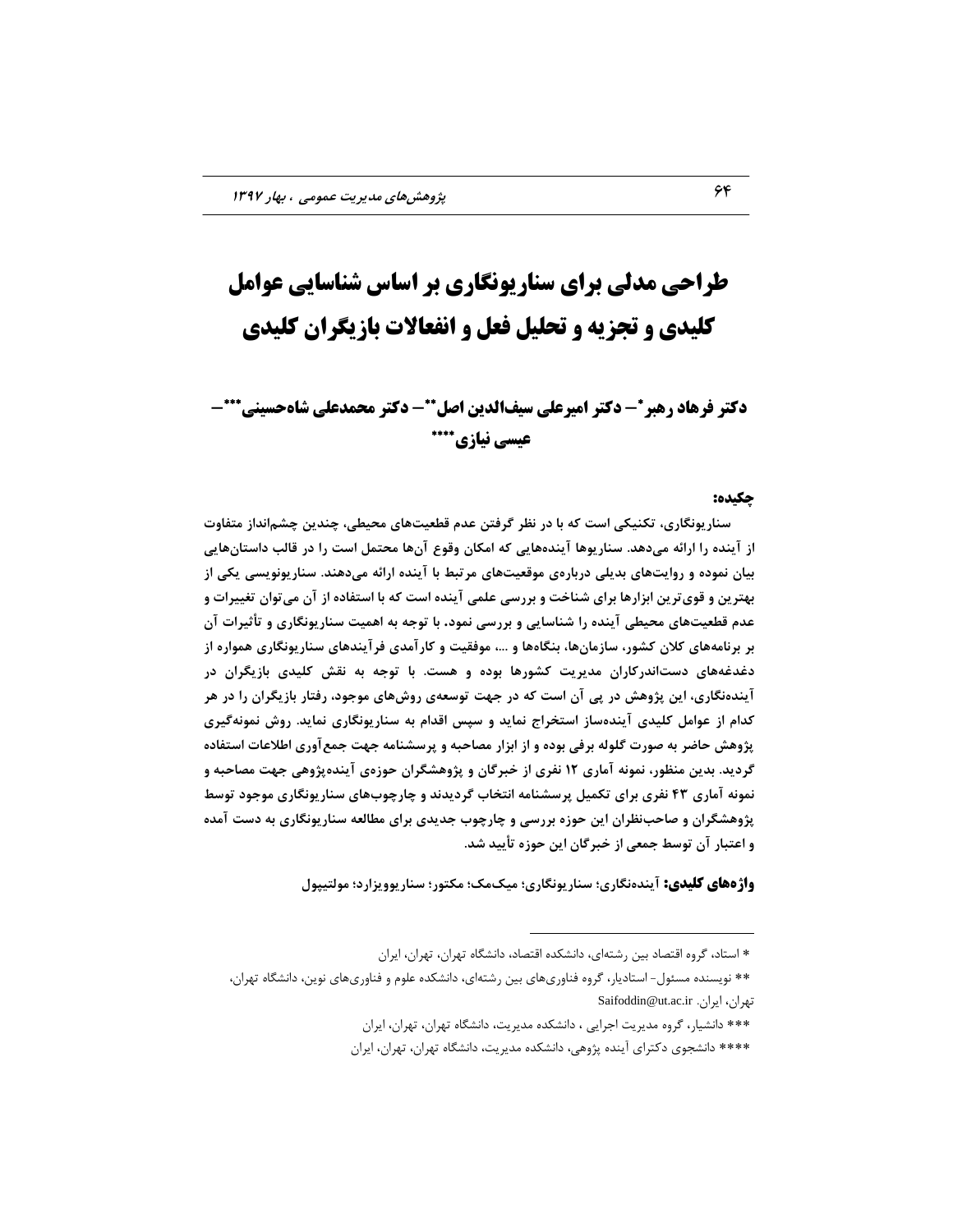#### **هقذهِ**

جهان معاصر عرصهی تحولات شگرف و پویایی شتابنده است. تغییرات چنان غافلگیرکننده و برقآسا از راه میرسند که کوچکترین کمتوجهی به آن میتواند به بهای گزاف غافلگیری راهبردی در تمام عرصههای سیاسی، اقتصادی، اجتماعی و حتی فرهنگی تمام شود *(4 :Zali, 2009).* در این محیط بی ثبات و به سرعت در حال تغییر با ابزارهای سنتی برنامهِریزی از جمله برونِ یابی روند گذشته، تولید آیندهنگریهای قابل اعتماد در هیان مدت و بلندمدت بسیار بعید به نظر م<sub>یر</sub>سد *(Goodwin & Wright, 2001: 1).* در انتهای قرن بیستم میلادی، ناکارآمدی روشهای عادی و اقدامات پیش بینی مشهود بود. این امر به دلیل عدم توجه به برخی عوامل در روشهای کمی و شبه عددی بود. در واقع تغییرات بسیار سریع دنیای تجارت امروز و عدم پاسخگویی این روشها باعث ظهور آینده نگاری در مبحث فناوری شده و در نوع نگاه و روشهایی که برای حل مسأله به کار میرود، تغییر جدی حاصل شده است *(Abbasi Shahkouh et al, 2008).* در مقابل برنامهریزی سنتی، برنامهریزی سناریومبنا، با استفاده سازمان یافته از داوریهای مدیریت شده برای ایجاد «خصوصیات روایت<sup>۱</sup>گونه از آیندههای ممکن» به آیندهنگریهای نسبتاً قابل اعتمادی هنجر میشود *(2 :Goodwin & Wright, 2001).* برنامهریزی بر پایهی سناریو یک روش سیستماتیک برای تفکر خلاقانه در مورد آیندههای نامشخص و ممکن است. موضوع اصلی برنامهِریزی سناریومبنا در نظر گرفتن انواع آیندههای ممکن است که شامل عدمقطعیتهای ثؿیبض هْن زض ؾیؿتن ثِ خبی توطوع ثط ضٍی پیفثیٌیّبی نطف هیثبقس ) *et Peterson 03: 3003, al).* هدف از روش سناريومبنا، ساختن آيندههای احتمالی است. مقصود از این سناریوها، آشکار نمودن روندهای غالب و گسیختگی احتمالی بذرها (دروندادها) در فضای رقابتی است *(47 Godet et al, 2008:* یکی از مسائل مهمی که در ارائه سناریو اهمیت ویژهای دارد، مبنای ایجاد سناریوها است. در ادبیات سناریو اکثر محققان عدم قطعیتهای کمی و روندها را مبنای ایجاد سناریو میدانند، با این رویکرد در تعریف مبنای سناریو به تمامی روشهای ایجاد سناریو اشاره نشده است. لذا، مجموعه كاملی از روشها برای توسعه سناریو، تقریباً شامل تمام روشهای پیش بینی و غیر از آن می شود (روشهای کمی و کیفی)، زیر آنها نیز آیندههای بدیل تولید می کنند. در حقیقت، روشهای کمی درباره ایجاد داستانها در اکثر روشها گفته شده است. این روشها اغلب به ایجاد هسته اصلی یا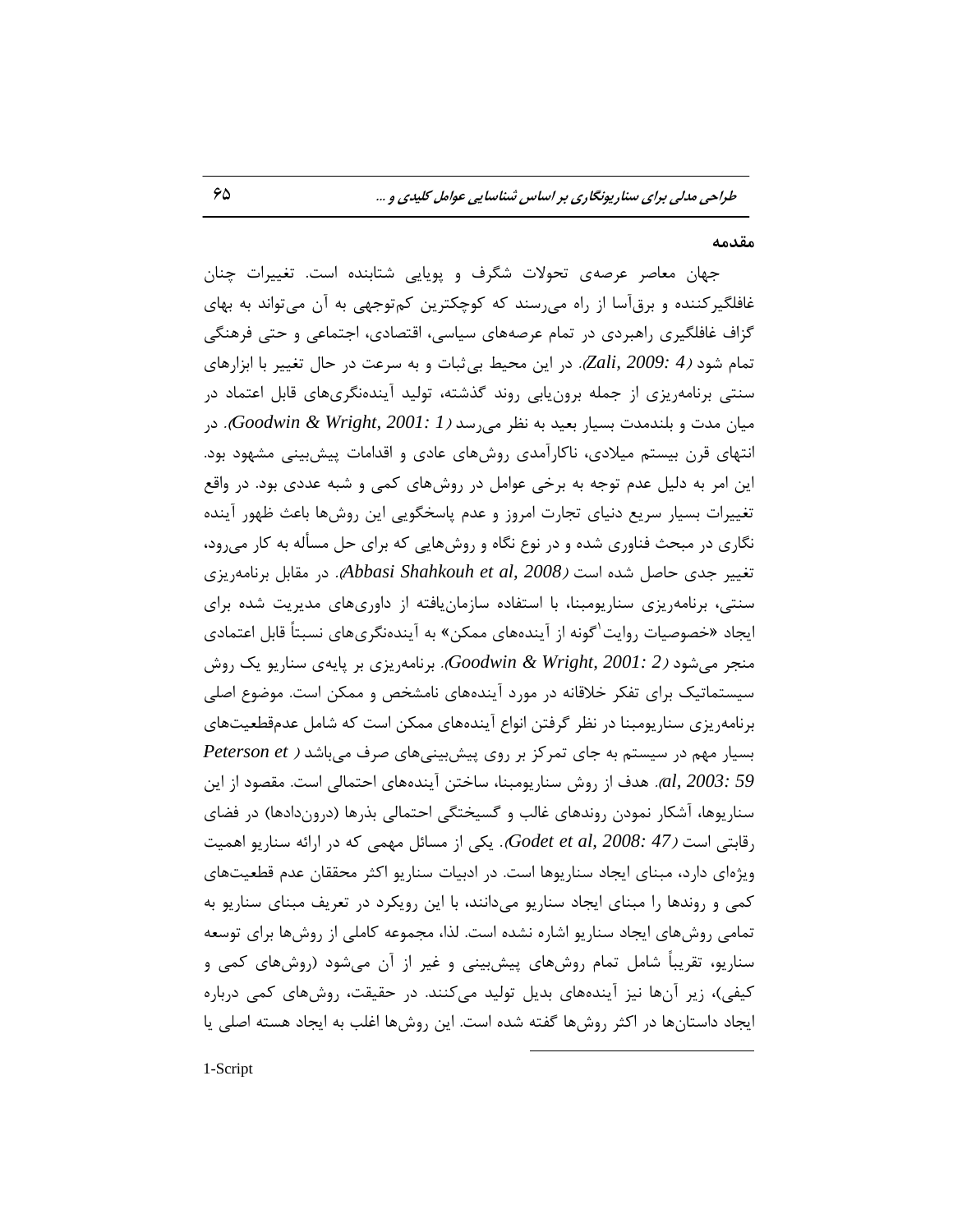منطق سناریو توجه می کنند که می توان با هر تعداد روشی آن را انجام داد. اما این نگاه کمی به ایجاد سناریو به شکل گیری سناریوهای همسانی منجر میشود، که لزوماً مبتنی بر دیدگاهها و مبانی فکری یکسانی نیستند. برای تأیید این نظر میتوان به فرآیند ایجاد برنامهریزی بر مبنای فرض اشاره داشت، هنگامی که ارتش آمریکا برای تهیه برنامه پابرجا برای نیروی زمینی ارتش از موسسه رند خواست تا برنامهای ارائه نماید، یکی از ریاضی دانان مجموعه به نام جیمز دوار پس از بررسیهای دقیق بیان مینماید که روشهای کمی و به خصوص بررسیهای حاصل از مطالعات روندها در کوتاهمدت نمی تواند منجر به نتایج مطلوبی گردد. زیرا این روشها، پیشبینی نقطهای ارائه میدهد که با توجه به عدم توانایی ما در شناخت تمامی عدمقطعیتها در بلندمدت منجر به ناکامی در رسیدن به پیش بینی صحیح میگردد. این داستان نشانِدهنده یک مسئله و دغدغه اساسی در مطالعات و پیشبیتیهای بلندمدت است، که چگونه میتوان تحلیلها و پیشبینیهایی ارائه داد که در افقهای بلندمدت پابرجا و دقیق باقی بماند. به طور مشخص این مسأله به این امر اشاره دارد، که چه روش&ایی باید ایجاد و استفاده گردد، این روشها بر چه مبنایی کار خواهد کرد و در نهایت چگونه به عدم قطعیتهای ناشی ساختار آینده فائق آمد. محققانی چون بکر(۱۹۸۳)، بزولد (۲۰۱۰)، دورانس و گوده (۲۰۱۰)، دکلور (۱۹۸۰)، لینمان و کلین (۱۹۷۹)، مکنولتی (۱۹۷۷)، وانستون و همکاران (۱۹۷۷)، وندرهیجن (۱۹۹۶)، شومکر (۱۹۹۳)، شوارتز(۱۹۹۶)، ویلستون (۱۹۷۸)، برادفیلد و همکاران (۲۰۰۵)، مایلز و کینان (۲۰۰۲)، دیتور (۱۹۷۹)، عنایتالله (۲۰۰۸)، گالتون (۱۹۹۸) و روبرتسون (۲۰۰۷) برای پاسخ به این مسأله راهکاری یافتهاند و مبنا و روشی ارائه کردهاند، نتایج گویای این امر است که اکثریت تحقیقات عدمقطعیتهای کمی و روندها را مبنای ایجاد سناریو میدانند، لذا با این رویکرد حداقلی در تعریف مبنای سناریو به تمامی روشهای ایجاد سناریو اشاره نشده است. در نتیجه این نگرش کمی به ایجاد سناریو اکثر روشهای پیش بینی و روشهای تحلیل حساسیت را میتوان به عنوان روش ایجاد سناریو پذیرفت، این رویکرد در نوع شناسی بیشاپ (۲۰۰۷) نیز به چشم می خورد. اما این نگاه کمی به ایجاد سناریو به شکلگیری سناریوهای همسانی منجر میشود که به نظر میرسد پاسخگوی محیط پر از تغییرات و سرشار از تنوع امروزی نیست و به زعم دوار در بلندمدت به نتایج و پیش بینی های صحیحی منجر نخواهد شد. از سوی دیگر در مطالعه روندها به طور ضمنی فرض شده، که علل و عوامل مختلفی که روندها را شکل دادهاند، را میتوان نادیده گرفت و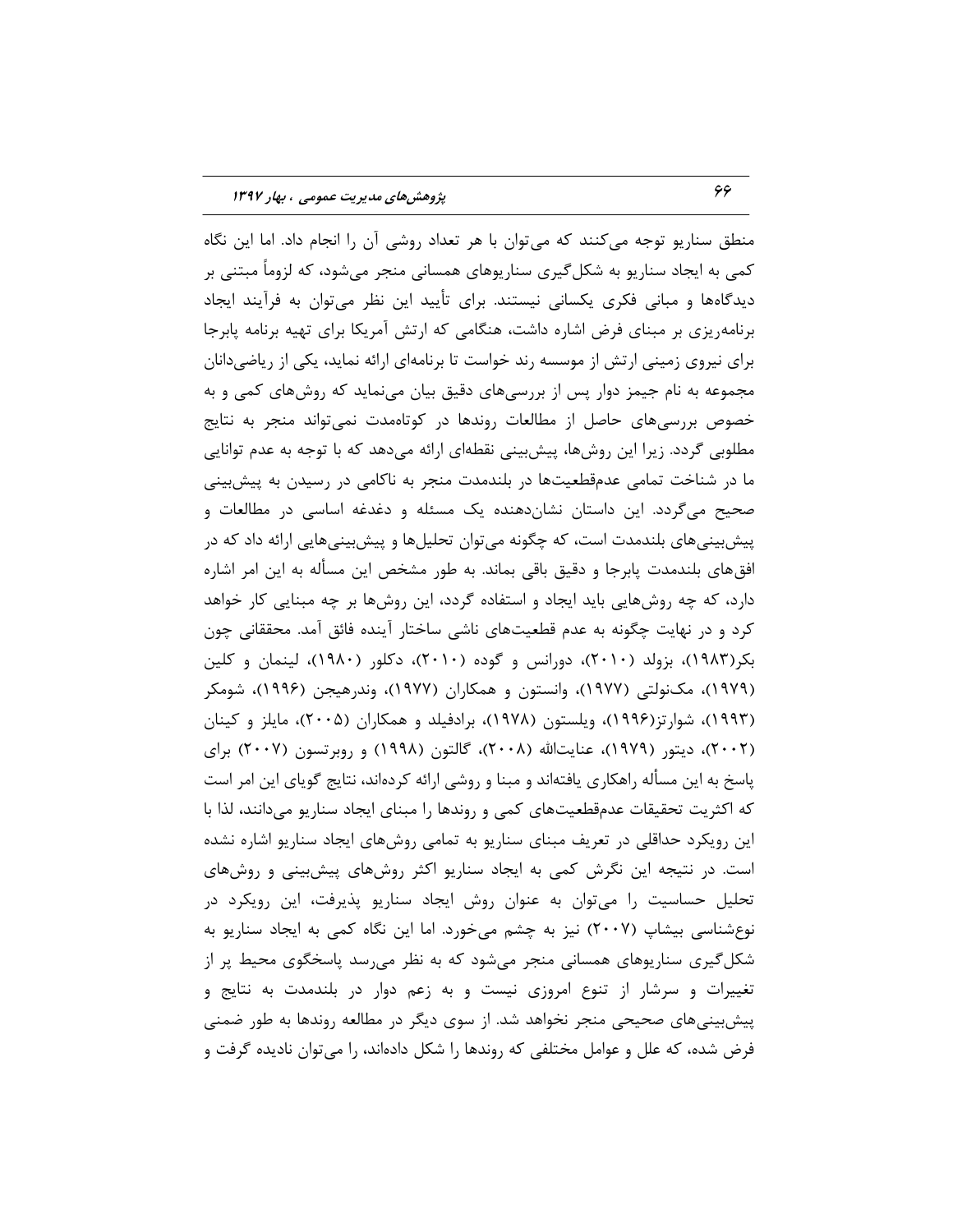به نتایج تعامل و بر هم کنش آنها اکتفا نمود. مسأله دیگری که در توسعه سناریوهای آینده حائز اهمیت میباشد، انتخاب از میان سناریوهای ممکن میباشد، زیرا جدای از انتخاب روش، به ازای هر ترکیبی از عدم قطعیتها میتوان یک سناریو ارائه داد، یعنی به ازای n عامل یا عدم قطعیت 2n سناریو خواهیم داشت، لذا این تعداد سناریو نمیتواند راهگشا باشد و باید به کمک روشهایی حالات غیرممکن و یا کماهمیتتر را حذف نمود و تعدادی سناریوی با اهمیت را برگزید. در این مقاله سعی شده است با شناسایی مبنای دقیق تری برای ایجاد و انتخاب سناریوها، فرآیند توسعه سناریو را کارآتر کرد. زیرا هنگامی که برای ایجاد سناریو مبنایی در نظر بگیریم که از ثبات بهتری در بلندمدت برخوردار است، می توانیم به نتایجی برسیم که دقت و صحت بالاتری در پیش بینی های بلندمدت دارند.

## **هثاًی ًظزی تحقیق**

در سال های اخیر واژه «سناریو» تبدیل به به بخشی از زبان روزمره ما شده است. لذا با این وجود معنا و مفهوم آن ابتدا بایستی به صورت دقیقی روشن گردد. با سادهترین و واضح ترین واژگان می توانیم بگوییم که سناریوها «داستانهای آیندههای ممکن» هستند. برنامهِ ریزی سناریویی برای کمک به ما منظور مشاهده زمان حال و آینده به عنوان یک داستان تکاملی مستمر طراحی میشود. یک موضوع مهم که باید بر آن تأکید کنیم استفاده از واژه جمع «سناریوها» است. به دلیل آن که آینده بنا بر ماهیت خود غیرقطعی است، اگر خواهان پوشش دامنه کاملی از احتمالات آینده هستیم که برنامهریزی برای مقابله با آنها باید آماده باشد، باید شماری از آیندههای بدیل (سناریو) را در در نظر بگیریم. یکی از مباحثی که باید در نظر گرفت، ویژگی روایت سناریوهاست. آنها باید دارای خط داستان، رهگیری روندها و تحولات، علت و معلول و روابط بین رویدادها باشند. داستان گویی یک ابزار نیرومند ارتباطی در طول تاریخ بوده است: سناریوها به دنبال استفاده از این ابزار در محیط و بافتار-جدید برنامهریزی سازمانی، توسعه راهبرد و تصمیمگیری- هستند. دوم آنکه سناریوها (همچون داستانها) به دنبال اتخاذ یک دیدگاه كل نگر هستند. سناریوها بر خلاف تحلیل روند، كه بر پیشرفت روندها متمركز است، یا تحلیل تأثیر متقابل، که به ارزیابی اثر یک روند بر دیگری میپردازند، بر کل تصویر متمرکزند. در واقع ممکن است سناریوها به ترکیب تحلیل روند یا تحلیل تأثیر متقابل در فرآیند شرح و بسط داستانهای خود بپردازند؛ اما هدف آنها استخراج تصویر کلiگر از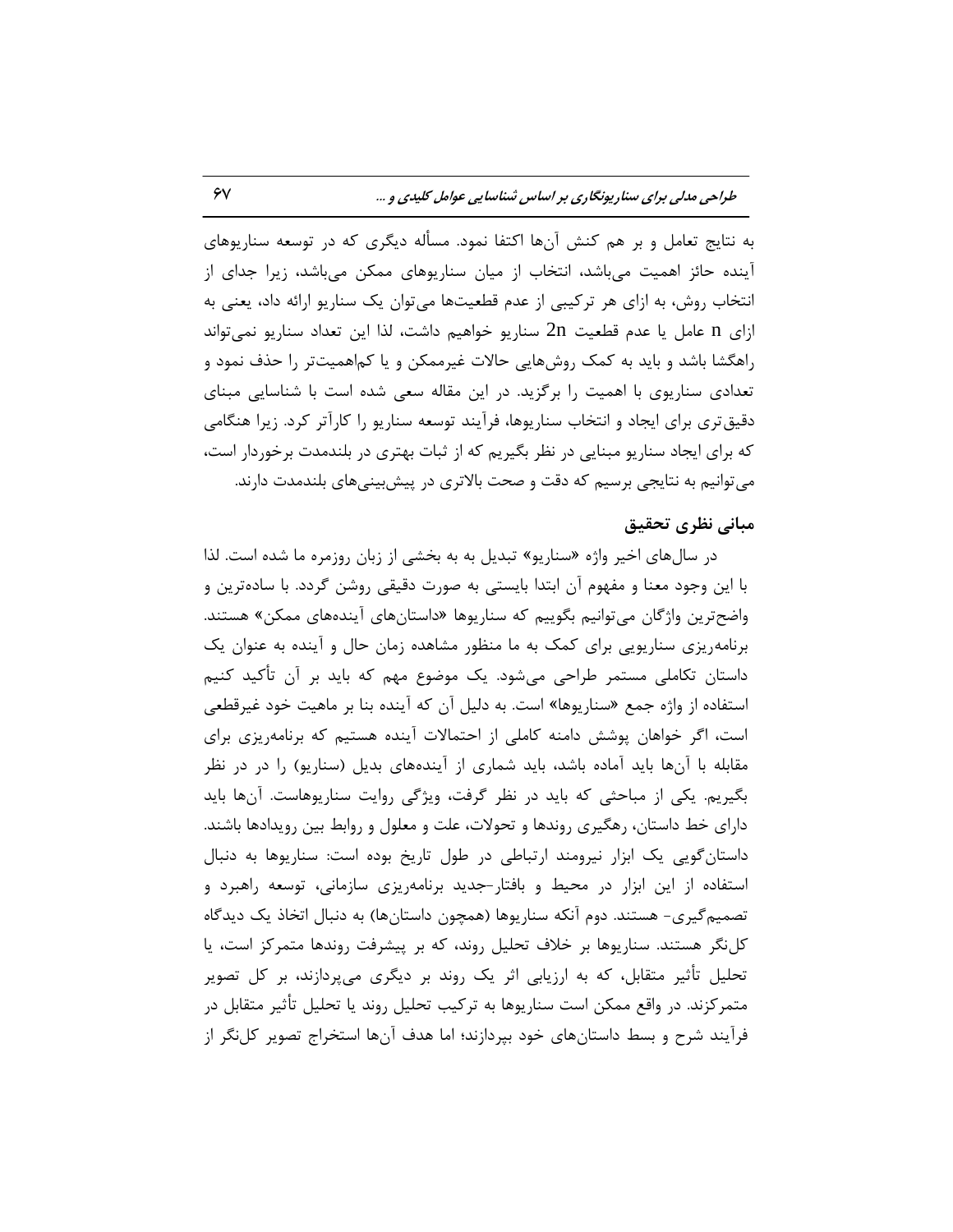آینده و مسیر مقابله با آینده با توجه به جریانها و جریانهای متقابل است. در نتیجه سناریوها باید ترکیب فشردهای از تصویر کلی سازمان آینده ارائه دهند.

| سناريوها آنچه هستند و آنچه نيستند           |                                            |  |  |  |  |  |
|---------------------------------------------|--------------------------------------------|--|--|--|--|--|
| آنچه هستند                                  | آنچه نیستند                                |  |  |  |  |  |
| توصيف آيندههاى باورپذير بديل <sup>ا</sup>   | پیشبینیها                                  |  |  |  |  |  |
| در اصل، اغلب به شیوهای ساختارمند به دیدگاه- | گونههای مختلف گردآوری شده حول یک محور      |  |  |  |  |  |
| های مختلف درباره آینده میپردازد.            | پايه و مياني                               |  |  |  |  |  |
| «فیلم رو به تکامل و حرکت» پویایی آینده      | برشی از زمان نهایی و مورد نظر (مثلاً بازار |  |  |  |  |  |
|                                             |                                            |  |  |  |  |  |
| دیدگاههای خاص «تصمیم گیری متمرکز» آینده     | دیدگاههای عمومی آیندههای ترسناک یا         |  |  |  |  |  |
|                                             | دلخواه آ                                   |  |  |  |  |  |
| نتایج بینش و ادراکهای مدیریت                | محصولات آيندهپژوهان خارجي (خارج از         |  |  |  |  |  |
|                                             | سازمان)                                    |  |  |  |  |  |

**جذٍل :1 سٌاریَّا آًچِ ّستٌذ ٍ آًچِ ًیستٌذ )***2016 ,Pour Zamani & Zali***)**

پسناریوها، داستانهای توصیف پویایی متکامل نیروهای متعامل به جای تصویر ثابت یک آینده نهایی تک نقطهای هستند. آیندههایی که توصیف می شوند ممکن و باورپذیرند: آنها حدود نهایی-آرمانشهر و ویرانشهر- نیستند. مهمترین نكته آن است كه آنها صرفاً گونهها و بیانهای اندکی متفاوت از یک محور و پایه میانی نیستند: آنها ریشه در دیدگاههای آینده دارند که مبتنی بر کار نیروهایی با ساختار متفاوت هستند. از نظر شوارتز" (۱۹۹۶)، سناریوها، ابزاری برای تنظیم ادارک فرد پیرامون محیطهای آینده بدیل است که تصمیم امروز ممکن است در آنها نقش بازی کنند. در عمل، سناریوها، به مجموعِهاى از داستانها، كتبى یا شفاهى، شباهت دارند كه پیرامون طرحهاى به دقت ساخته شده شکل میگیرند. داستانها، ابزارهایی کهن و قدیمی برای سازماندهی دانش هستند. هنگامی که از داستانها به عنوان ابزاری راهبردی استفاده میشود، آنها از طریق ترغیب و تعلیق و عدم باور با انکار مقابله میکنند. سناریوها قادر به بیان دیدگاههای مختلف در مورد دیدگاههای مختلف در مورد رویدادهای پیچیده هستند و سناریوها به این رویدادها معنا میبخشند.

 $\overline{a}$ 

1- Alternative Plausible Futures

2- Feared or desired futures

3- Schwartz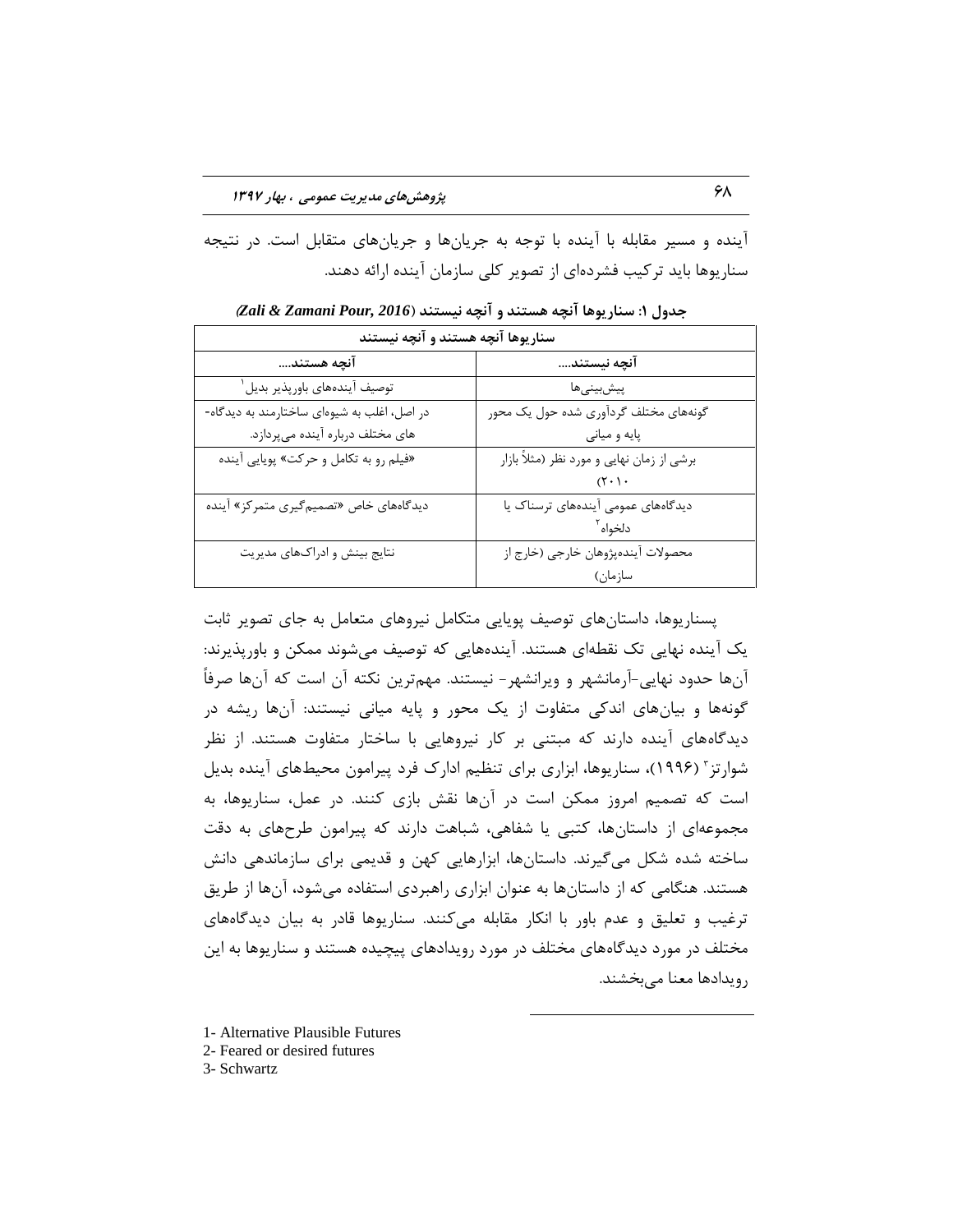## هبنای ایجاد سناریوها

محققان رویکردهای مختلفی برای انتخاب سناریوها برگزیدهاند. به طور مثال شوارتز سناریوها را بر اساس اهمیت و عدم قطعیت عوامل کلیدی در یک ماتریس ٢×٢ ایجاد مینماید یا برادفیلد و همکاران` (۲۰۰۵) بر اساس تحلیل کمی روندها و قضاوت خبرگان سناریو ارائه مینماید و وندرهیجن ٔ (۱۹۹۶) سناریوها را بر اساس شناسایی نیروهای ییشران، كلان روندها و عدمقطعیتهای حیاتی ارائه می نماید. در ادامه لیستی از روشهای ایجاد و انتخاب سناریوها خواهد آمد:

|                                                                                    | .                           |                                                                          |      |
|------------------------------------------------------------------------------------|-----------------------------|--------------------------------------------------------------------------|------|
| نحوه انتخاب سناريوها توسط سناريونويسان                                             | تعداد سناريوهاي<br>ييشنهادي | محققين                                                                   | رديف |
| انتخاب تركيبهاى قابل قبول عوامل كليدى                                              |                             | بکر " (۱۹۸۳)                                                             |      |
| توسعه سناریوها بر اساس محتملترین، چالشی و بصیرتآفرین<br>امكانها                    | ٣                           | $(\Upsilon\cdot\Upsilon\cdot)$ بزولد $^{\dagger}$                        |      |
| توسعه فرضيات بنيادي                                                                | ۴ الی ۶                     | $\overline{\text{(1)}\cdot\text{)}}^{\text{a}}$ دورانس و گوده $\text{ }$ | ۳    |
| ترجمه قضاوتى به خوش بينانه، بدبينانه و محتمل ترين امكانها                          | ٣                           | دکلور ۱۹۸۰)                                                              | ۴    |
| انتخاب از میان ترکیبهای قابل قبول عوامل کلیدی                                      | ۳ الی ۴                     | لینمان و کلین <sup>۷</sup> (۱۹۷۹)                                        | ۵    |
| ترکیب قضاوتی روندها و شهود                                                         | ۳ الی ۴                     | مک نولتی^ (۱۹۷۷)                                                         | ۶    |
| تطبيق به مضمون سناريو ``                                                           | ۳ الی ۶                     | وانستون و همکاران <sup>۹</sup> (۱۹۷۷)                                    | ٧    |
| شناسايي نيروهاي پيشران، كلانروندها و عدم قطعيتهاي                                  | حداقل ۲ و بیشتر             | وندرهيجن'' (١٩٩۶)                                                        |      |
| شناسایی متغیرهای تصمیم، روندها، عوامل از قبل مشخص شده<br>و عدم قطعیتهای کلیدی      | بیش از ۲                    | شومکر ۱٬ (۱۹۹۳)                                                          |      |
| رتبهدهی به مسائل کنونی و عوامل کلیدی بر اساس اهمیت و<br>عدم قطعیت در یک ماتریس ٢×٢ |                             | شوارتز <sup>۱۳</sup> (۱۹۹۶) (۱۹۸۳)                                       |      |

جدول ۲: رویکرد انتخاب سناریو و تعداد پیشنهادی سناریو

- 1- Bradfield, R. Wright, G. Burt, G. Cairns, G. and Van Der Heijden, K.
- 2- Van der Heijden
- 3- Bekelz
- 4- Bezold
- 5- Durance &Godet
- 6- Decklor
- 7- Linman&Kleen
- 8- MacNolty
- 9- Wanston et al
- 10- To Confirm the Scenario Themes
- 11- Van der Heijden
- 12- Schoemaker
- 13- Schwartz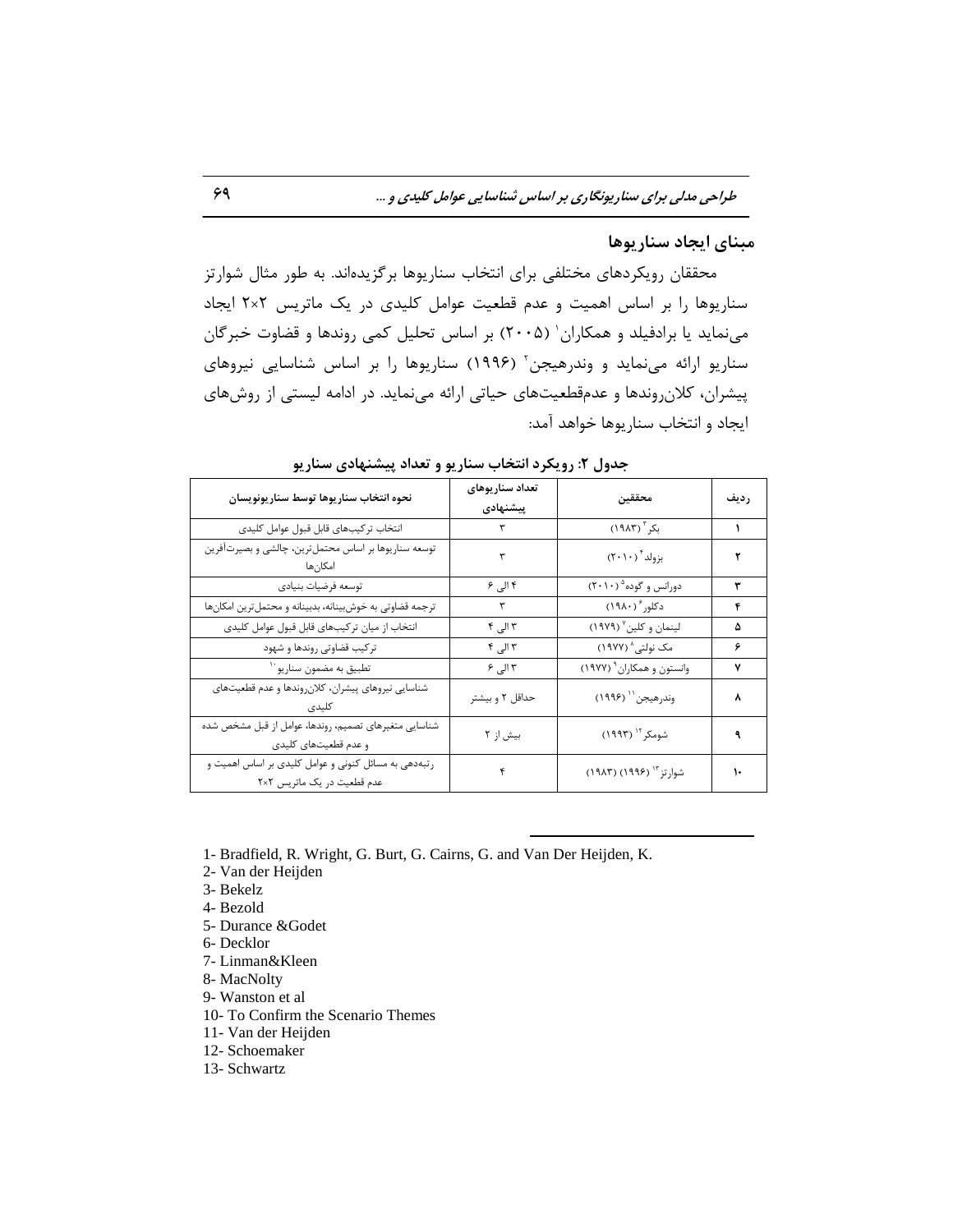# 70 **پژٍّصّای هذیزیت ػوَهی ، تْار 1397**

| نگارش سناريو بر اساس تحليل تأثير متقابل                                                         | ۳ الی ۴ | ويلستون <sup>'</sup> (۱۹۷۸)(۱۹۷۸)                          | ۱۱ |
|-------------------------------------------------------------------------------------------------|---------|------------------------------------------------------------|----|
| شهود، نظر خبرگان، تحلیل STEEP، تکنیک ذهن نگیزی                                                  | ۲ الی ۴ | برادفیلد و همکاران ` (۲۰۰۵)<br>روششناسي منطق شهودي         | ۱۲ |
| تحلیل روند کمی و استفاده از نظر خبرگان                                                          | ۳ الی ۶ | برادفیلد و همکاران (۲۰۰۵)<br>روششناسی PMT                  | ۱۳ |
| ايجاد سناريوهايي با عناوين، شبيه به قبل، ثبات فناوري، لبه<br>فاجعه و توسعه پايدار               | ۴       | هیکس و هولدن <sup>۳</sup> (۱۹۹۵)                           | ۱۴ |
| از طریق کارگاه سناریو و تمرکز بر نیروهای پیشران کلیدی،<br>توسعههای محتمل و نتایج مطلوب          | ۳ الی ۵ | مايلز و كينان ٢٠٠٢)                                        | ۱۵ |
| توسعه آیندههای بدیل بر اساس چهار الگوی سناریو: رشد مستمر،<br>سقوط، حالت پايدار و تحول           | ۴       | ديتور <sup>ه</sup> (١٩٧٩)                                  | ۱۶ |
| توسعه سناريوها بر اساس تحليل لايهاى علتها                                                       | ۳ الی ۵ | عنایتالله $\left( \mathbf{Y}\cdot\mathbf{A}\right)$ (۲۰۰۸) | ١٧ |
| شناسایی دو عدم قطعیت عمده و توسعه سناریوها بر اساس آن                                           | ۴       | گالتون <sup>۷</sup> (۱۹۹۸)                                 | ۱۸ |
| توسعه سناريو به عنوان: معمول، فاجعه، كنترل مستبدانه، بيش از<br>حد توسعه طلبانه، زيست بوم انساني | ۵       | روبرتسون ۲۰۰۷)                                             | ١٩ |

**هٌثغ: یافتِّای هحقق**

در جدول زیر میتزر و ریگر (۲۰۰۴) به بررسی مشهورترین روشهای تولید سناریو پرداختهاند، آنها به هدف، طبقهبندی، مفهوم و گامهای تولید سناریو پرداختهاند. شناخت درست گامهای روشهای تولید سناریو راه را برای رسیدن به یک ابر روش به خوبی هموار می سازد.

1- Wileston

2- Bradfield, R. Wright, G. Burt, G. Cairns, G. and Van Der Heijden, K.

- 3- Hicks & Holden
- 4- Miles & Keenan
- 5- Dator
- 6- Inayatullah
- 7- Galton
- 8- Robertson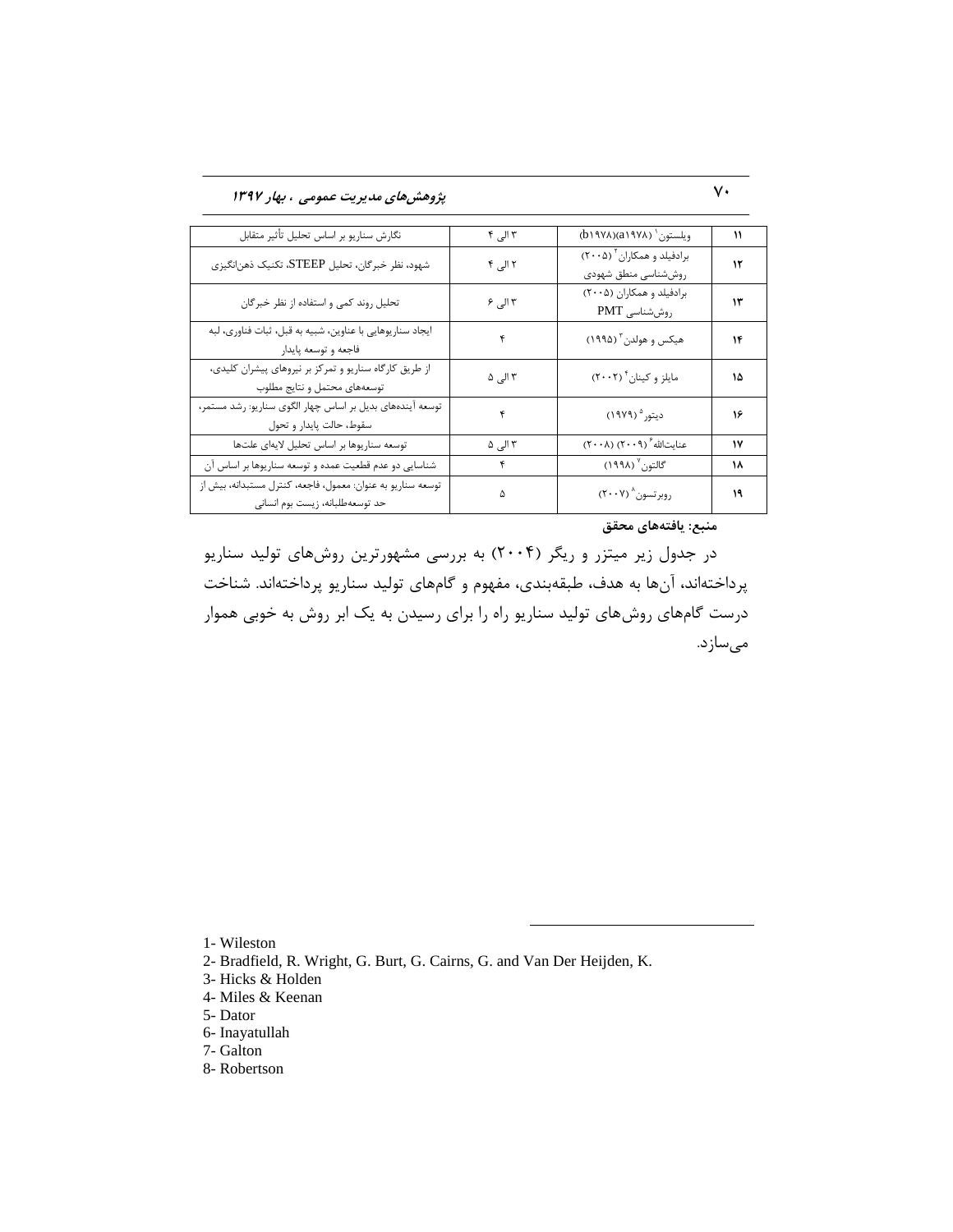**طراحی مدلی برای سناریونگاری بر اساس شناسایی عوامل کلیدی و ...** 71

| گامها                       | مفهوم            | انواع ⁄طبقهبندي          | هدف/منظور                                     | تعريف               | رديف |
|-----------------------------|------------------|--------------------------|-----------------------------------------------|---------------------|------|
| ۰.شناسایی مسائل با تصمیم    | L.<br>نوع<br>هيچ | برجستهسازى نيروهاى       | سناریوها، ابزاری برای تنظیم فرد               |                     |      |
| کانونی و متمرکز             | طبقهای شناسایی   | بزرگی که آینده را در     | پیرامون محیطهای آینده بدیل                    |                     |      |
| ٢.شناسايى نيروهاى كليدى     | نشده است.        | مسیرهای مختلف به پیش     | است که تصمیمهای امروز ممکن                    |                     |      |
| در محیط محلی                |                  | میبرند. مربیسازی و قابل  | است در آنها نقش داشته بازی                    |                     |      |
| ۳. فهرست نمودن نیروهای      |                  | رؤیت کردن این نیروها، در | کنند. در عمل، سناریوها به                     |                     |      |
| پیشران (اجتماعی، اقتصادی،   |                  | نتيجه اگر رخ دهند،       | مجموعهای از داستانها، کتبی یا                 |                     |      |
| سیاسی، زیستمحیطی و          |                  | برنامەريزى حداقل قادر بە | شفاهی، شباهت دارند که                         |                     |      |
| فناورانه)                   |                  | شناسایی آنها خواهد بود.  | پیرامون طرحهای به دقت ساخته                   |                     |      |
| ۰۴ تبهبندی عوامل کلیدی و    |                  |                          | شده، شكل مى گيرند. داستانها،                  | پيتر شوارتز         |      |
| نیروهای پیشران از نظر اهمیت |                  |                          | ابزارهایی کهن و قدیمی برای                    | (1995)              |      |
| و عدم قطعیت                 |                  |                          | سازماندهی دانش هستند.                         |                     |      |
| ۰.۵ انتخاب منطق سناريو،     |                  |                          | هنگامی که داستانها به عنوان                   |                     |      |
| محورهایی که سناریوهای نهایی |                  |                          | ابزار راهبری استفاده میشود،                   |                     |      |
| در آنها متفاوت خواهند بود.  |                  |                          | آنها از طريق ترغيب و تعليق و                  |                     |      |
| ۶.شرح و بسط سناريو          |                  |                          | عدم باور با انکار مقاله میکنند.               |                     |      |
| ١.٧كتشاف الزامات و پيامدها  |                  |                          | سناریوها قادر به بیان دیدگاههای               |                     |      |
| ۸.انتخاب نشانگرها و هشدارها |                  |                          | مختلف در مورد رويدادهاي                       |                     |      |
|                             |                  |                          | پیچیده هستند و سناریوها به این                |                     |      |
|                             |                  |                          | رويدادها معنا مىبخشند.                        |                     |      |
| ۰.شناسایی وظیفه (اهداف و    | سناريو<br>ديدگاه | استفاده از سناريوها      | دیدگاه سناریو شامل توسعه                      |                     |      |
| ل راهبر دها)                | موارد زير را     | هنگامی توصیه شده که      | موقعیتهای محیط آینده و                        |                     |      |
| ٢.تحليل نفوذ (مناطق، عوامل، | پیشنهاد میکند:   | مسأله و مشکل، پیچیده و   | توصیف مسیر از هر نقطهای در                    |                     |      |
| پویایی سیستم)               | در برداشتن       | غیرقطعی است و اثرات      | حال تا آن موقعیتهای آینده                     |                     |      |
| ۰۳برآوردها و تخمینها        | داده /اطلاعات    | درازمدتی به همراه دارد.  | است. این سناریوها، لبهها و                    |                     |      |
| ۴. گروهبندی بدیلها، تحلیل   | کمی و کیفی       | هویتهای جمعی باید        | مرزهای قیف سناریو هستند.                      | فون ريبنيتز         |      |
| انسجام                      | از<br>استفاده    | توسعه يابند و همگام با   |                                               | (199)               |      |
| ۵.تعبير<br>و                | سنار یوهای       | توسعه راهبردها بر اساس   |                                               | ١٩٩٢)،              |      |
| تفسير اتوسعه اتصوير سازى    | اكتشافي          | سناریوهای کار شده،       |                                               | شواب '،             | ٢    |
| سناريو                      | توسعه سه سناريو  | أزمايش شوند.             |                                               | سروتی آ و           |      |
| ۶.تحليل نتيجه (فرصتها،      | در فرأيند        | اهداف و راهبردهای توسعه  |                                               | فون ريبنيتز         |      |
| مخاطرات، اقدامات)           | سناريوسازي،      | ارزیابی مجدد اهداف و     |                                               | $(7 \cdot \cdot 7)$ |      |
| ٧.تحليل<br>رويدادهاى        | برونيابي روند،   | راهبردهای موجود          |                                               |                     |      |
| برانداز/شگفتىسازها          | سناريوهاي بهترين | ارزیابی تصمیمهای         |                                               |                     |      |
| ٨.انتقال سناريو (توسعه      | و بدترين حالت    | راهبردى                  |                                               |                     |      |
| راهبردی محوری، سیستم        |                  |                          |                                               |                     |      |
| پایش)                       |                  |                          |                                               |                     |      |
| ٠.تحليل مسأله               | رويكرد سناريو:   | سناريو:                  | سناريوها، تصاوير بديل، قابل                   | هينكه و             |      |
| ٢.شناسايي نفوذ مناطق/عوامل  | شامل             | به تقویت تفکر نظاممند در | قبول و منسجمی از آینده هستند                  | شواگر <sup>۳</sup>  | ٣    |
| ٣.شناسايى توصيفكنندەها،     | داده/اطلاعات     |                          | که شامل فرضهای منطقی و   مورد هوامل تأثیرگذار | (1990)              |      |

 $\overline{a}$ 

**جذٍل :3 گامّای تزًاهِریشی سٌاریَ )***2004 ,Reger & Mietzner***)**

1-Schwab

2- Cerutti

3-Heinecke&Schwager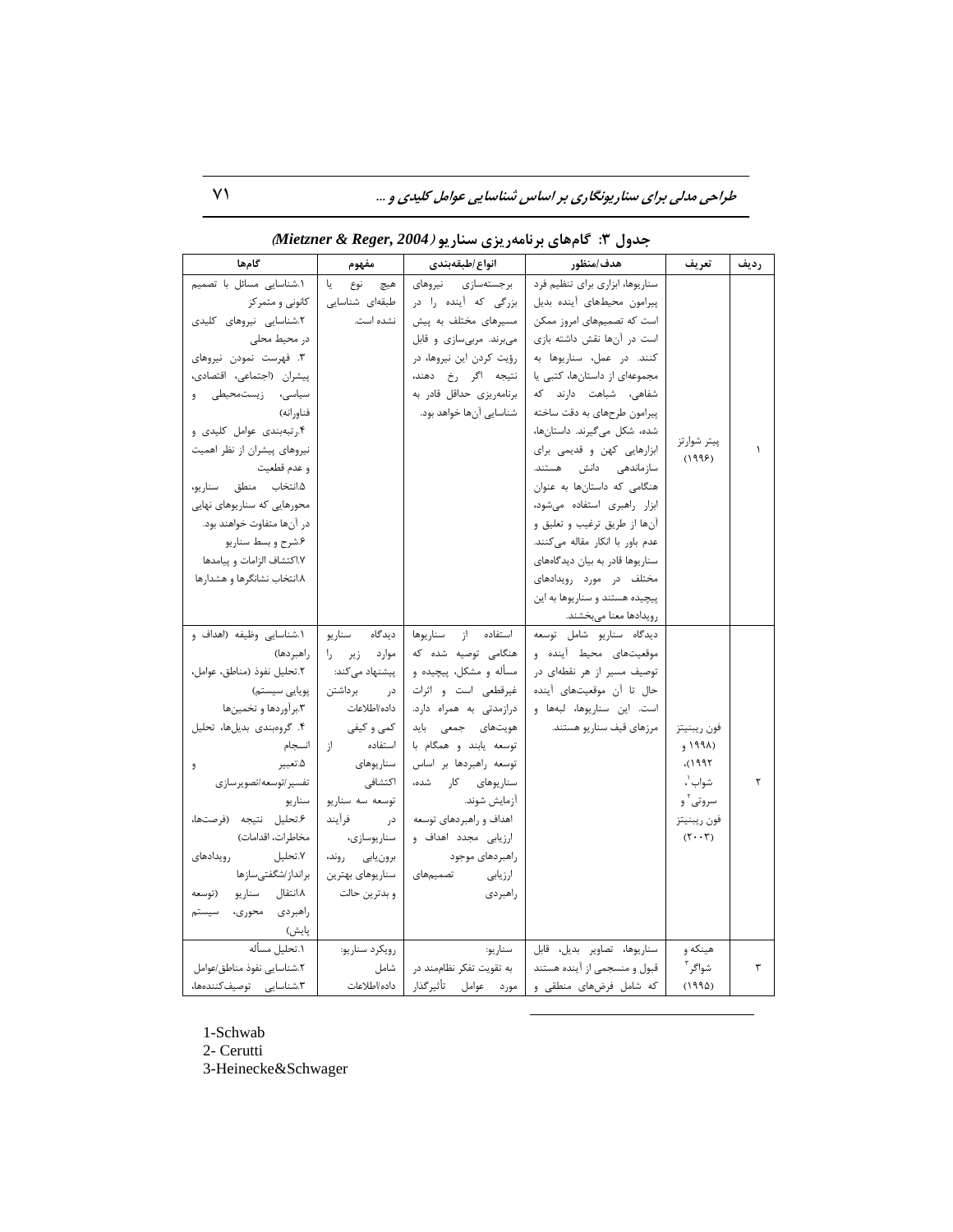72 **پژٍّصّای هذیزیت ػوَهی ، تْار 1397**

| برآورد تحليل منسجم و إيا        | کمی و کیفی         | خارجي ميپردازند. فرض-        | توصیف مسیرهای تحول و توسعه    |            |   |
|---------------------------------|--------------------|------------------------------|-------------------------------|------------|---|
| تحليل تأثير متقابل              | ايجاد ارتباط ميان  | های بنیادی را به منظور       | آیندههای احتمالی بر اساس      |            |   |
| ۴.تعبیر سناریو                  | روشها/ ابزارهای    | کمک به شناسایی شکاف-         | موقعیت و وضعیت فعلی هستند.    |            |   |
| ۵.تحلیل<br>عوامل                | شهودى              | های راهبردی، تغییرات         | آنها به پیشبینی آینده یا      |            |   |
| برانداز ⁄شگفتیسازها             | (استنباطی) و       | ساختاری و عوامل برانداز      | چشمانداز آنچه رخ خواهد داد    |            |   |
| ۶.تحليل نتيجه                   | یایه<br>مدل        | آشکار مے سازند.              | نمی پر دازند، بلکه تصاویر     |            |   |
| ۷.شرح و بسط راهبرد مرکزی،       | (استقرايي)         | تصمیم <i>گ</i> یرندکان را در | منسجمی از آنچه ممکن است       |            |   |
| انتقال سناريو                   | استفاده<br>از -    | مورد مسائل بالقوه آينده،     | روی دهد بدون آن که به ارزیابی |            |   |
| ٨.ايجاد ارتباط ميان فن و        | سناريوهاى          | حساس تر می کنند.             | احتمال به واقعيت پيوستن آن    |            |   |
| تکنیک سناریو با دیگر روش-       | اكتشافى<br>(نه     | نوعی آگاهی متفاوت از         | بیر دازند، ارائه می کنند.     |            |   |
| ها/ابزارها (به عنوان مثال، فنون | هنجاري<br>لى       | مسائل و مشکلات فراهم         |                               |            |   |
| خلاقیت، دلفی، تحلیل ریسک،       | توصيفي)            | مىسازند.                     |                               |            |   |
| تحليل خوشه)                     | سناریوسازی برای    | قضاوتهای نادرست را           |                               |            |   |
|                                 | مدیران در سطح      | کاهش مے دهند.                |                               |            |   |
|                                 | شرکت و مراکز       | به فرمول بندی و ارزیابی      |                               |            |   |
|                                 | تابع               | چشماندازها و راهبردها        |                               |            |   |
|                                 |                    | کمک مے کنند.                 |                               |            |   |
| ۰.ساخت پایه، اساس و             | تمایزی<br>بين      | برانگیختن ارتباط و تفکر      | سناریو، توصیفی از             | میشل گوده، |   |
| شناسایی متغیرهای اصلی           | سنار یوهای         | ر اهبردی در داخل شرکتها      | وضعیت آینده و رشتهای از       | فابر يس    |   |
| ٢.شناسايى مسائل عمده            | احتمالى ايجاد      | ارتقاي انعطاف يذيري          | رویدادها است که اجازه میدهد   | روبلات     |   |
| موجود و پرسشهای کلیدی           | ا مىشود,           | داخلی جهت پاسخ دادن به       | از وضعيت مبدأ به موقعيت آينده | (199Y)     |   |
| برای آینده                      | قابل<br>سنار یوهای | عدم قطعیتیذیری داخلی         | حر کت شود.                    | گوده       |   |
| ۰.۳شرح و بسط سناریوهای          | تحقق<br>9          | جهت پاسخ دادن به عدم         |                               | (19AY)     |   |
| اكتشافى                         | سنار یوهای         | قطعیت محیطی و آمادگی         |                               | گوده<br>9  | ۴ |
|                                 | مطلوب.             | بهتر برای به همریختگی-       |                               | روبلات ٰ   |   |
|                                 | ممکن است این       | های نظام احتمالی             |                               | (1995)     |   |
|                                 | سناریوها بنا بر    |                              |                               |            |   |
|                                 | احتمال وقوع خود،   |                              |                               |            |   |
|                                 | مرجع، روند، پایه،  |                              |                               |            |   |
|                                 | متضاد يا هنجارى    |                              |                               |            |   |
|                                 |                    |                              |                               |            |   |

**رٍش تحقیق**

تحقیقات از نظر هدف به سه دسته کاربردی، تحقیق و توسعه و بنیادی تقسیم هی شوند *(Bazargan, 2010: 79)* كه با توجه به اینكه در این تحقیق به دنبال طراحی مدلی برای سناریونویسی بر اساس شناسایی عوامل کلیدی و تجزیه و تحلیل فعل و انفعالات بازیگران هستیم، لذا پژوهش حاضر از نوع توسعهای میباشد. از طرف دیگر، تحقیقات علمی را بر اساس چگونگی به دست آوردن دادههای مورد نیاز طرح تحقیق میتوان به تحقیقات توصیفی یا غیرآزمایشی و تحقیقات آزمایشی تقسیم كرد

 $\overline{a}$ 

1-Godet & Roubelat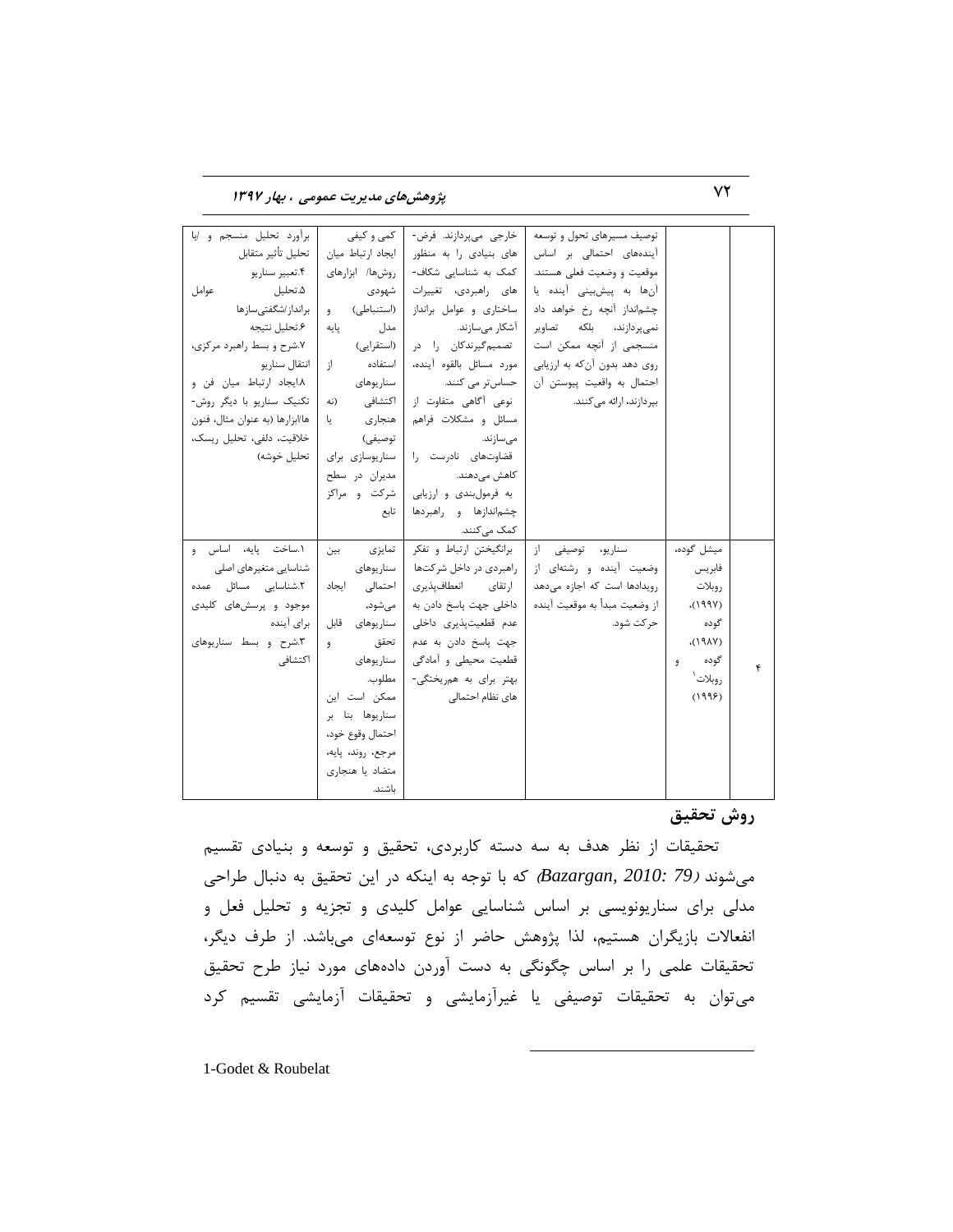)*2010:83 ,Bazargan*). ثط ایي اؾبؼ تحمیك حبيط ثِ خْت گطزآٍضی زازُّب ثِ نَضت واقعی و بدون دست کاری در زمره تحقیقات توصیفی (غیرآزمایشی) محسوب میشود. روش تحقیق آمیخه اکتشافی میباشد، در این تحقیقات پژوهشگر درصدد زمینهپایی درباره موقعیت نامعین است. برای این منظور ابتدا به گردآوری دادههای کیفی به منظور ایجاد ابزار پژوهش برای مشاهده متغیرهای تحقیق میپردازد و در مرحله بعد از این ابزار برای سنجش موقعیتها بهره می برد. در این پژوهش برای جمعآوری اطلاعات از هر دو روش میدانی و كتابخانهای استفاده شده است. در پژوهش حاضر از آنجا كه تمركز اصلی چارچوب پیشنهادی بر ذهن خبرگان قرار دارد و در مراحل مختلف چارچوب پیشنهادی، خرد موجود در ذهن خبرگان به تصویر کشیده می شود، انتخاب خبرگان از اهمیت ویژهای برخوردار است. در واقع در روش مصاحبه نمی توان از قبل مشخص كرد كه چه تعداد افراد بایستی در مطالعه ما انتخاب شوند تا پدیده مورد علاقه در مطالعه کیفی به طور کامل شناسایی شود. به طور ایدهآل ما به جمعآوری اطلاعات تا زمانی ادامه میدهیم که به نقطه اشباع ٰ برسیم؛ جایی که دادههای جدیداً جمعآوری شده با دادههایی که قبلاً جمعآوری کردهایم تفاوتی ندارد و مثل هم شدهاند. به عبارت دیگر وقتی که ما به یک نقطهی بازده نزولی<sup>۲</sup> از تلاش&ایمان برای جمعآوری دادهها رسیدیم، میتوانیم به طور مدلل مطمئن شویم که یک مطالعه کامل را انجام دادهایم. تعداد نمونههای مورد نیاز برای انجام مصاحبه بستگی به هدف مطالعه دارد. در صورتی که هدف از مطالعه، آزمون فرضیات باشد، حداقل شش نمونه (سه نمونه از هر کدام از گروههای مورد مقایسه) مورد نیاز است. در صورتی که هدف از مصاحبه، اکتشاف و توصیف عقاید و نگرشهای مصاحبهشوندگان باشد، با توجه به زمان و منابع قابل دسترس، تعداد نمونه (۱۱±۱۵) برای انجام مصاحبه کافی خواهد بود Bazargan, 2010: 182). در تحقیق كنونی تعداد نمونههای انتخاب شده جهت مصاحبه، برابر ۱۲ نفر بوده است که توسط روش گلوله برفی انتخاب شدهاند. در فرآیند انتخاب یک نمونه، محققان کیفی میتوانند از روش نمونهگیری گلوله برفی استفاده کنند که در آن یک شرکتکننده در پژوهش ما را به شرکتکنندگان دیگر یا گلوله برفی هدایت می كند. با انجام این تعداد مصاحبه، تشخیص محقق این بوده كه اصلاعات گردآوری شده به نقطه اشباع رسیده و نیازی به انجام مصاحبههای بیشتر نیست. در انتخاب این تعداد نمونه،

 $\overline{a}$ 

1-Saturation 2-Diminishing Returns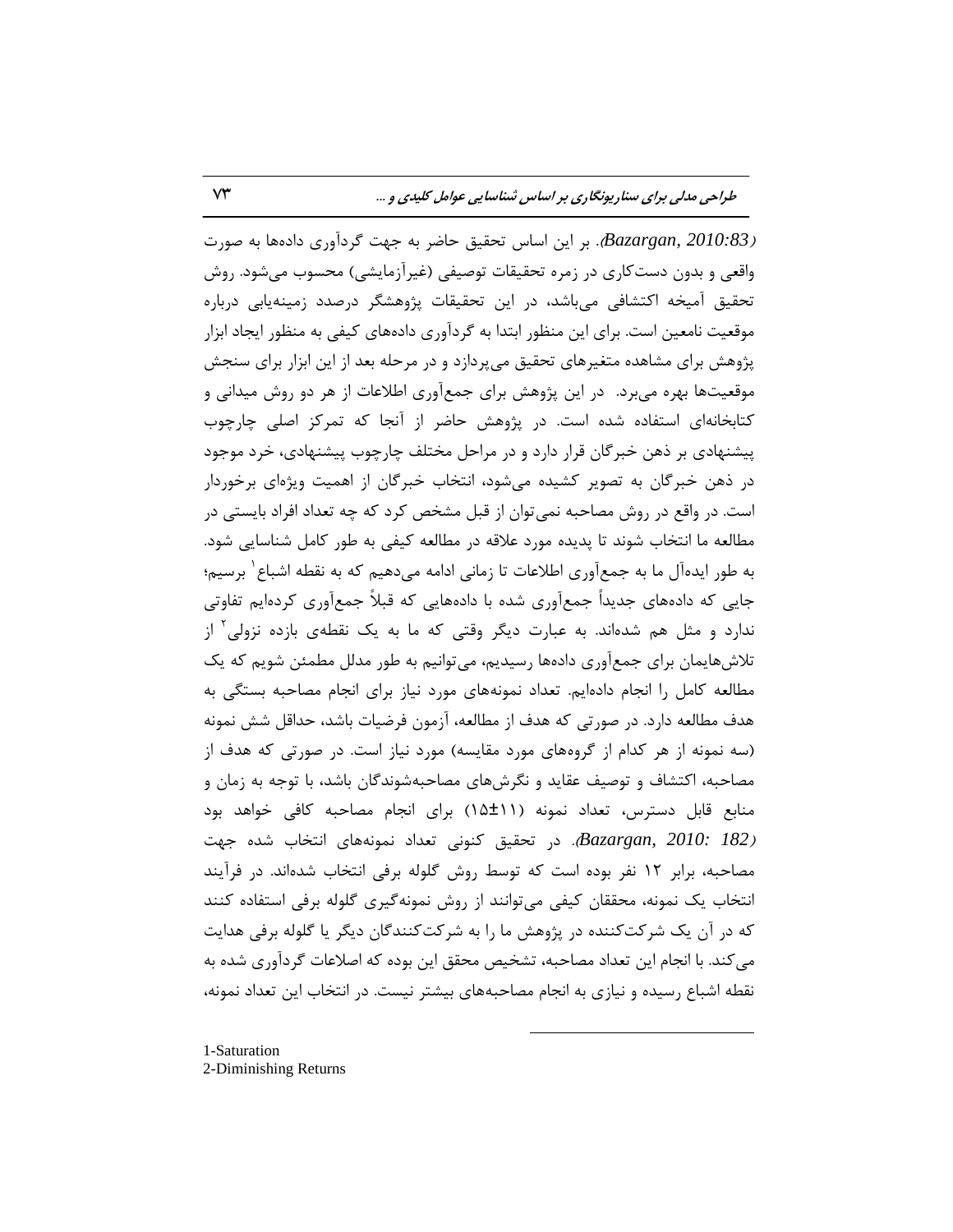مسائلی چون زمان، در دسترس بودن مصاحبهشوندگان و میزان همکاری آنها مورد توجِه بوده است. و در مرحله آخر، به منظور سنجش مدل از طریق پیمایش، پرسشنامهای متشكل از ٢١ سوال به منظور بررسی اعتبار مدل به ۴۳ نفر از خبرگان و پژوهشگران در حوزهى آیندهپژوهی ارسال گردید که در نهایت ۱۷ پرسشنامه قابل قبول جمعآوری گردید. توضیح این که در این بخش برای آزمون هر کدام از خصیصههای مدل حداقل از یک پرسش استفاده شده است. سوالات این پرسشنامه از نوع بسته بوده و در مورد خصیصههای مدل می باشد. خصیصههای زیر برای سنجش مدل فرآیندی سناریونگاری بر اساس شناسایی عوامل کلیدی و تجزیه و تحلیل فعل و انفعالات بازیگران کلیدی تعیین و انتخاب شده است: )*Little, 1970*( ُؾبز

- $\bm{H}$ opkins & Massy, ) کامل بودن ٔ (یعنی همه موضوعات مهم را پوشانده باشد) $\bm{\checkmark}$ *.*)*1981: 19*
	- وبهل ثَزى زض ػیي ذالنِ ثَزى ٍ ؾبزگی )*2000 .,al et Leeflang*)
- اهىبى ثطلطاضی اضتجبٌ ٍ هفبّوِ اظ َطیك هسل ) *& Hopkins 1970., ,Little* .)*Massy, 1981*
	- **⁄** مفروضات حداقلی (Balasubramanyam, 2006: 9-10*)*
- ∕ معنادار باشد، یعنی تصمیمگیری بر مبنای مدل بهتر از تصمیمگیری بر مبنای قَْز ثبقس )*17 1981: ,Massy & Hopkins*)*.*
	- لبثل اؾتفبزُ ثَزى )*173 2013: ,Lashkarbloqi*).
	- لبثل فْویسى ٍ فْوبًسى )*173 2013: ,Lashkarbloqi*).
- ن درست بودن تقدم و تأخر اجزا . این خصیصه این پرسش را مطرح می *ک*ند که آیا  $\checkmark$ تقدم و تأخر پیشنهادی عناصر مدل به صورت منطقی جلوه میکند یا خیر؟ .)*Lashkarbloqi, 2013: 173*(
- √ مانعیت، این خصیصه نشان میٍ دهد که آیا مدل دارای عنصری اضافی است یا ذیط؟ )*173 2013: ,Lashkarbloqi*).
	- ًَآٍضاًِ ٍ تبظُ ثَزى هسل )*173 2013: ,Lashkarbloqi*).

 $\overline{a}$ 

این خصیصهها در پنج بعد کلی: ١)کاربردی بودن؛ ٢)سادگی و سهولتبخشی؛ ٣)جامعیت و مانعیت؛ ۴)صحت و درستی و ۵)نوآوری تنظیم شدهاند:

1-Complete on important issues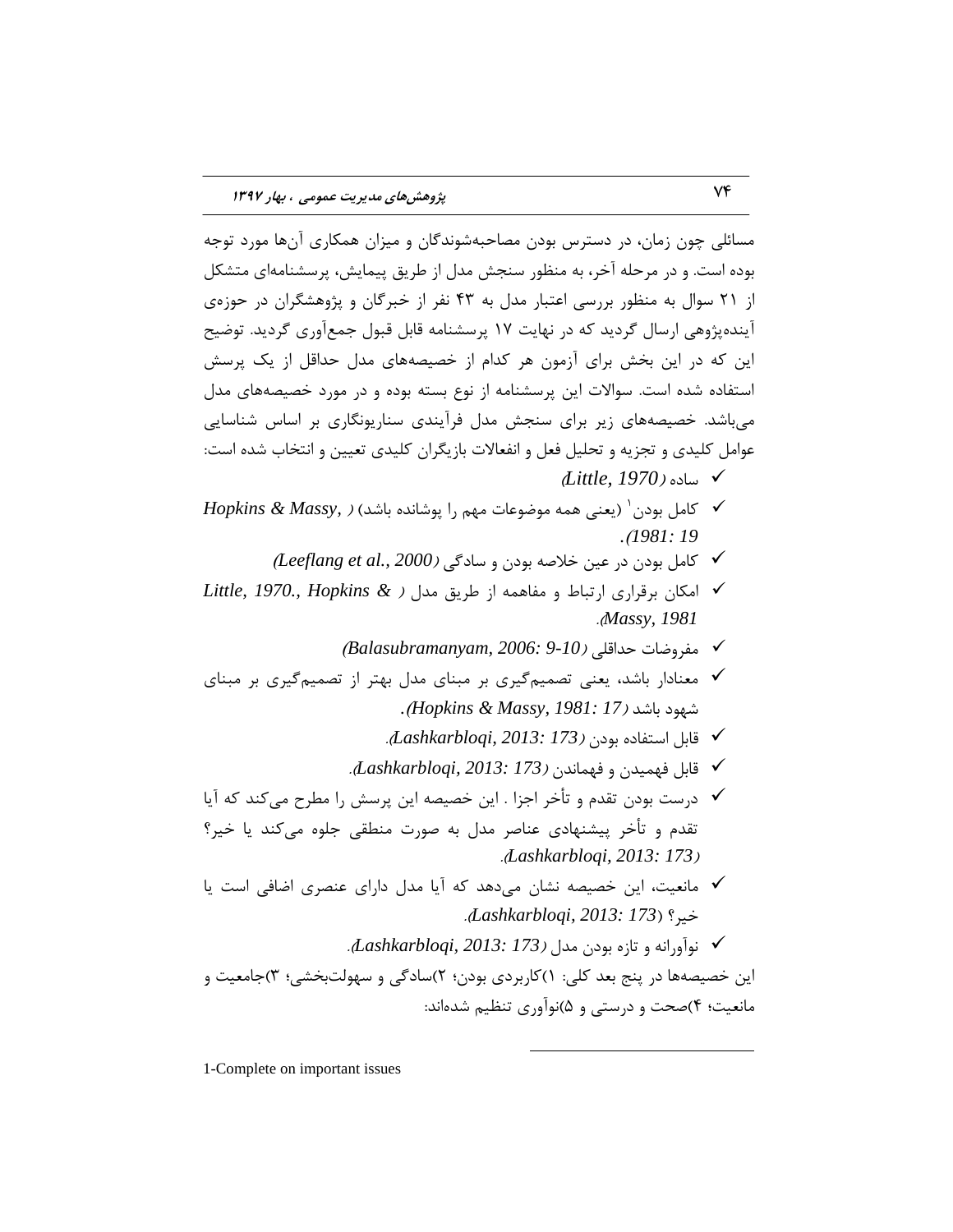برای جمعآوری اطلاعات، از پرسشنامه مكتوب غیرحضوری استفاده شد. در ضمن، برای ارزیابی پایایی پرسشنامه پژوهش از ضریب الفای کرونباخ استفاده شد. با توجه به مقدار آلفای کرونباخ به دست آمده که مقدار آن برابر با ۰.۹۱۵ است، می توان بیان داشت که پرسشنامه از پایایی لازم برخوردار است.

## **تَصیف هذل پیطٌْادی**

مروری بر ادبیات سناریونگاری نشان میدهد که در هیچکدام از روشهای پیشنهادی رفتار بازیگران مهم را به عنوان یکی از عوامل ایندهساز در نظر نگرفتهاند، بررسی ادبیات پژوهش نشان میدهد در همه این روشها، ابتدا به تشخیص عوامل کلیدی و سپس نیروهای پیشران و شناسایی عدم قطعیتها پرداخته و در نهایت با انتخاب منطق حاكم بر سناریو اقدام به سناریو نمودند. در این رابطه میتوان به پژوهشهای زالی و سجادی (۲۰۱۸)، ناظمی و همکاران (۲۰۱۷)، زالی و زمانیپور (۲۰۱۶)، شکوری و همکاران (۲۰۱۶)، بلالی (۲۰۱۲) و زالی (۲۰۰۹) اشاره نمود. لذا با توجه به نقش کلیدی بازیگران در آیندهنگاری، این پژوهش در پی آن است که در جهت توسعهی روشهای موجود، رفتار بازیگران را در هر کدام از عوامل کلیدی مهم شناسایی شده استخراج نماید و سپس اقدام به سناریونگاری نماید. در رابطه با در نظر گرفتن نقش بازیگران کلیدی در فرایند سناریونویسی علی زارع میرکآباد در رساله دکترای خود به توسعه سناریو مبتنی بر دیدگاه بازیگران پرداخته است، که بررسی رفتار بازیگران توسط وی فقط به صورت کاملاً کیفی (روش كيو) انجام شده است، در صورتی كه در این مقاله رویكرد بررسی رفتار بازیگران بر اساس رویكرد مكتب فرانسوی(میشل گوده) و روش مكتور می باشد كه برای اولین بار انجام شده است. در ضمن رویکرد سناریو نویسی در رساله وی مبتنی بر مدل سناریونویسی شبکه جهانی کسب و کار یا مدل شوارتز میباشد، اما در مدل پیشنهادی این مقاله رویکرد توسعه سناریو مبتنی بر مدل گوده میباشد. در مدل سناریونویسی به روایت میشل گوده تمام نکاتی که در مدل پیتر شوارتز اشاره شده است، پذیرفته است. منتها در یک مورد، رویکرد او به موضوع با روش شوارتز تفاوت عمیق دارد و آن در لزوم تحلیلهای صوری در بخشهایی از فرآیند سناریونویسی است که البته تفاوت کمی نیست. برای نمونه، در روش گوده نیز تشخیص دقیق موضوع آیندهپژوهی با برنامهریزی راهبردی در گام نخست و جستجوی متغیرها موثر (عوامل و نیروهای شوارتز) در گامهای دوم و سوم ضروری است.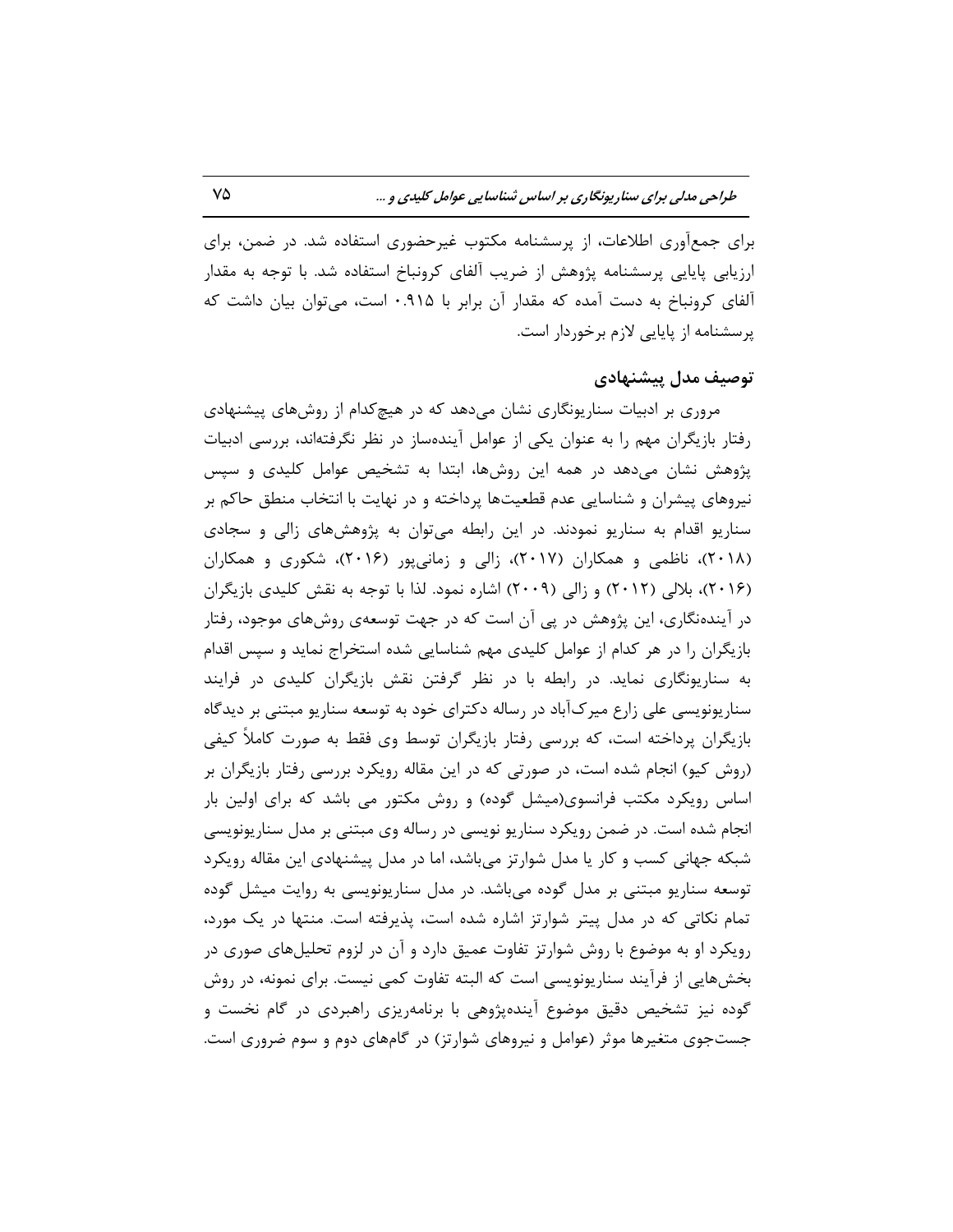منتها برای جستوجوی متغیرها یا عوامل و اثر یکی بر دیگری، گوده علاوه بر تشکیل آتلیه آیندهپژوهی (گروه سناریوسازی شوارتز) و رایزنی گسترده با دستاندرکاران و کارشناسان امر، روش (صوری) تحلیل ساختاری را هم توصیه کرده است. یا در جستوجوی سناریوها یا آیندههای ممکن و محتمل، که همانند محورهای تحلیل شوارتز، از ترکیبهای گوناگون متغیرها، تشكیل شدهاند، تحلیل موسوم به ریختشناسی را هم سودمند یافته است. برای برآورد احتمال وقوع رویدادهای منفرد (برای مثال احتمال افزایش قیمت نفت)و در ارتباط با یکدیگر (برای مثال افزایش قیمت نفت در صورت شدت یافتن تنش در خاورمیانه یا رونق و ركود در كشورهای صنعتی) استفاده از روش دلفی و به ویژه ماتریس اثرهای متقاطع را اگر نه ضروری، دست کم مفید میداند. با این حال گوده نیز متعتقد است که باید شمار سناریوها به حداقل ممکن کاهش یابد و سناریوها نامگذاری معنادار شوند و تحلیل سناریوهای محتمل مانع از توجه به سناریوهای غیرمحتمل نشود، که در ادبیات فرانسه به سناریوهای متضاد` معروف هستند. تحلیل راهبردهای بازیکنان (دستاندرکاران) اصلی نظام، اتفاق و اختلاف منافع آنها و نسبت قوای هر یک در تحلیل گوده پررنگتر است. افزون بر این، گوده هشدار میدهد که گاهی تحلیلهای صرفاً کیفی به برداشتهای نادرستی می|نجامد. با این حال، در بسیاری از کاربردهای عمکلی حتی خود او، تحلیل هایی که او از روشهاى آمریکایی و اروپایی اقتباس کرده است، به کار گرفته نمیشوند. نوآوری دیگر روش ارائه شده در این پژوهش، تدوین استراتژیها بر اساس سناریوهای استخراجی می باشد که در هیچ کدام از روشها بدان اشارهای نگردیده است. نقطهی قوت بعدی این روش شناسایی و ارزیابی گزینههای استراتژیک می باشد که منجر به تدوین استراتژیها متناسب با آیندههای مطلوب، چشمانداز و اهداف بلندمدت میگردد و میتواند در عرصه سیاست گذاری می تواند مورد بهرەبرداری دولتّها و شرکتها و سازمانهای موردنظر قرار گیر د.

**گام اول:** مانند سایر روشها، تعریف و مشخص کردن موضوع مورد نظر به همراه تعیین دوره زمانی تحلیلها است. برای مثال، موضوع اصلی می تواند آیندهی مربوط به بازارهای انرژی داخلی در سال ۲۰۲۰ باشد.

 $\overline{a}$ 

1-Contrasted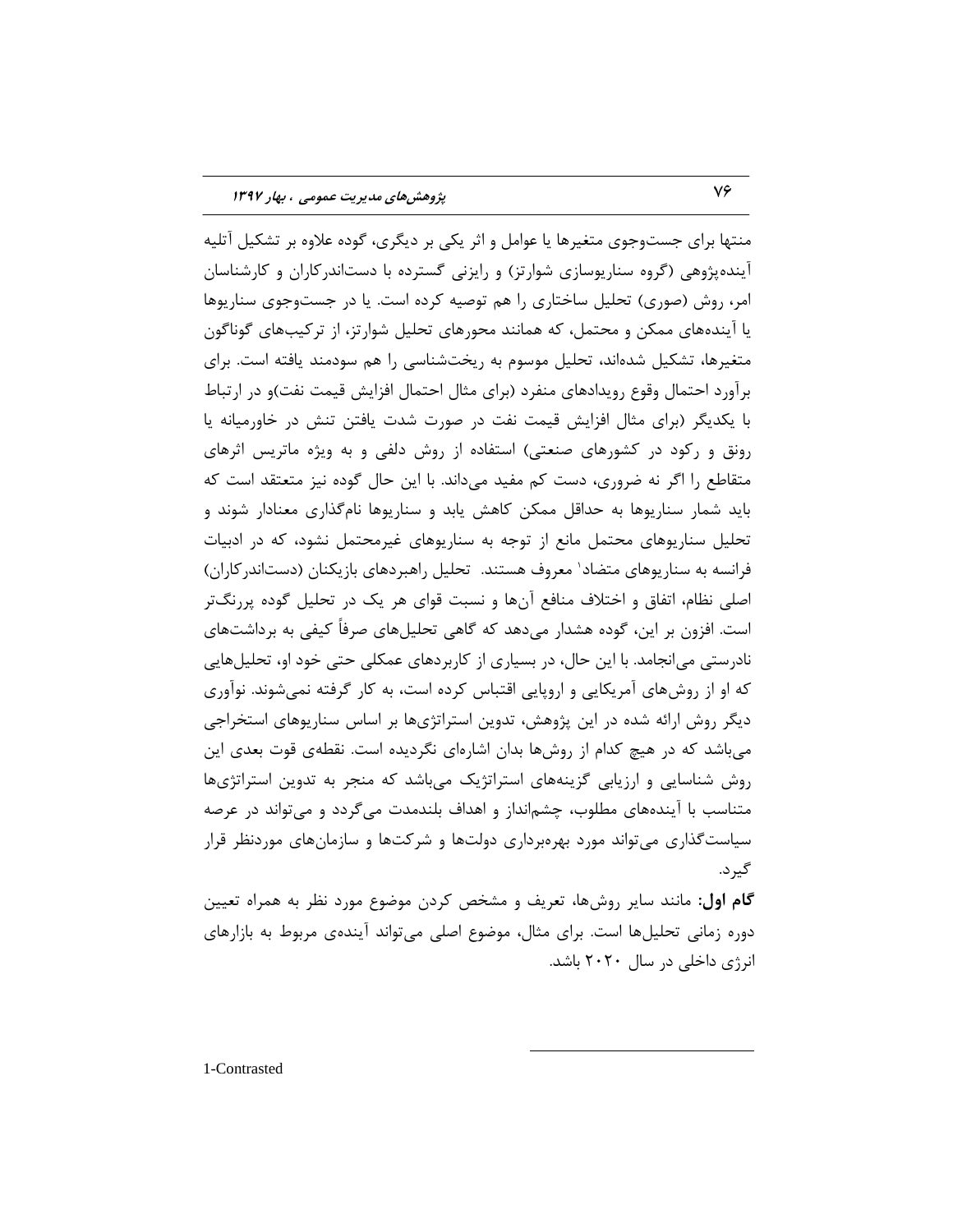**گام دوم:** شناسایی عوامل مؤثر بر موضوع مورد مطالعه: در این گام، گروه سناریو باید عوامل مهم تأثیرگذار در موفقیت یا ناکامی تصمیم مرحله نخست را شناسایی کند. این عوامل، مانند مشتریان، تأمین کنندگان مواد اولیه و رقبا، چون در وضع سامانه مؤثر هستند، مخرد به شمار می روند، اما لزوماً مربوط به خود واحد (برای مثال واحد صنعتی) نیستند. برای مثال، برای شرکت نفتی، وضع سیاسیون فدراسیون روسیه و پیدایش سوخت جایگزین مانند هیدروژن، از جمله این موارد هستند؛ یعنی این عوامل نیروهای مهم در محیط خرد، اما بیرون از شرکت هستند.

پس از تشخیص عوامل کلیدی، لازم است نیروهای پیشران بر آنها در محیط کلان هم احصا شود. علاوه بر فهرستی از عوامل اجتماعی، فناوری، اقتصادی، سیاسی مؤثر، مسیر دیگر برای دست یافتن به محیط کلان، این پرسش است: نیروهایی که پشت نیروهای محیط خردی که در مرحله دوم تشخیص داده شدهاند، کداماند؟ برخی از این نیروها از پیش تعیین شده <sup>۱</sup> (از نظر شوارتز، اغلب از نوع جمعیتی) و برخی (مانند افکار عمومی) بسیار غیرقطعی و نامطمئن هستند. خوب است که انسان خود را در آینده تصور کند و بگوید «اگر فقط میِ دانستم» که تورم مهار خواهد شد، رقیب تازهای از کشوری دیگر ظهور خَواهد کرد، یا مقررات تغییراتی خواهد داشت. این گونه موارد نادر نیستند و برای درک نیروهای پیشران آینده بسیار سودمند هستند. تشخیص این عوامل نیاز به پژوهش دربارهی بازارها، دربارهی فناوریهای جدید، دربارهی عوامل سیاسی و نیروهای اقتصادی و مانند اینها. از نظر شوارتز شایسته است كه تشخیص نیروهاى پیشران به صورت گروهی به انجام رسد؛ زیرا این عوامل برای عدهای بدیهی و برای عدهای دیگر مکتوم هستند. عناصر از پیش تعیین شده، همان چیزی است که دیگران «روند» یا «گرایشهای سنگین» نامیدهاند. در این مرحله مصاحبههایی با نخبگان انجام گرفته و از تكنیک دلفی برای تشخیص رویدادهای تاثیر گذار آینده در شاخص های راهنمای تعیین شده استفاده می شود.

گام سوم: در این مرحله ماتریس های تحلیل تاثیرات متقابل رویدادها و ویدادها و تحلیل تاثیرات روندها بر یكدیگر تشكیل میشوند. در این مرحله از روش تحلیل ساختاری استفاده خواهد شد. منشأ این تحلیل، نظریهی گرافها و مطالعاتی است که در موسسه رند٢ آمریکا به انجام رسیده است. هدف از تحلیل ساختاری از سویی، دست یافتن به

- 1-Predermined Elements
- 2-Rand Institution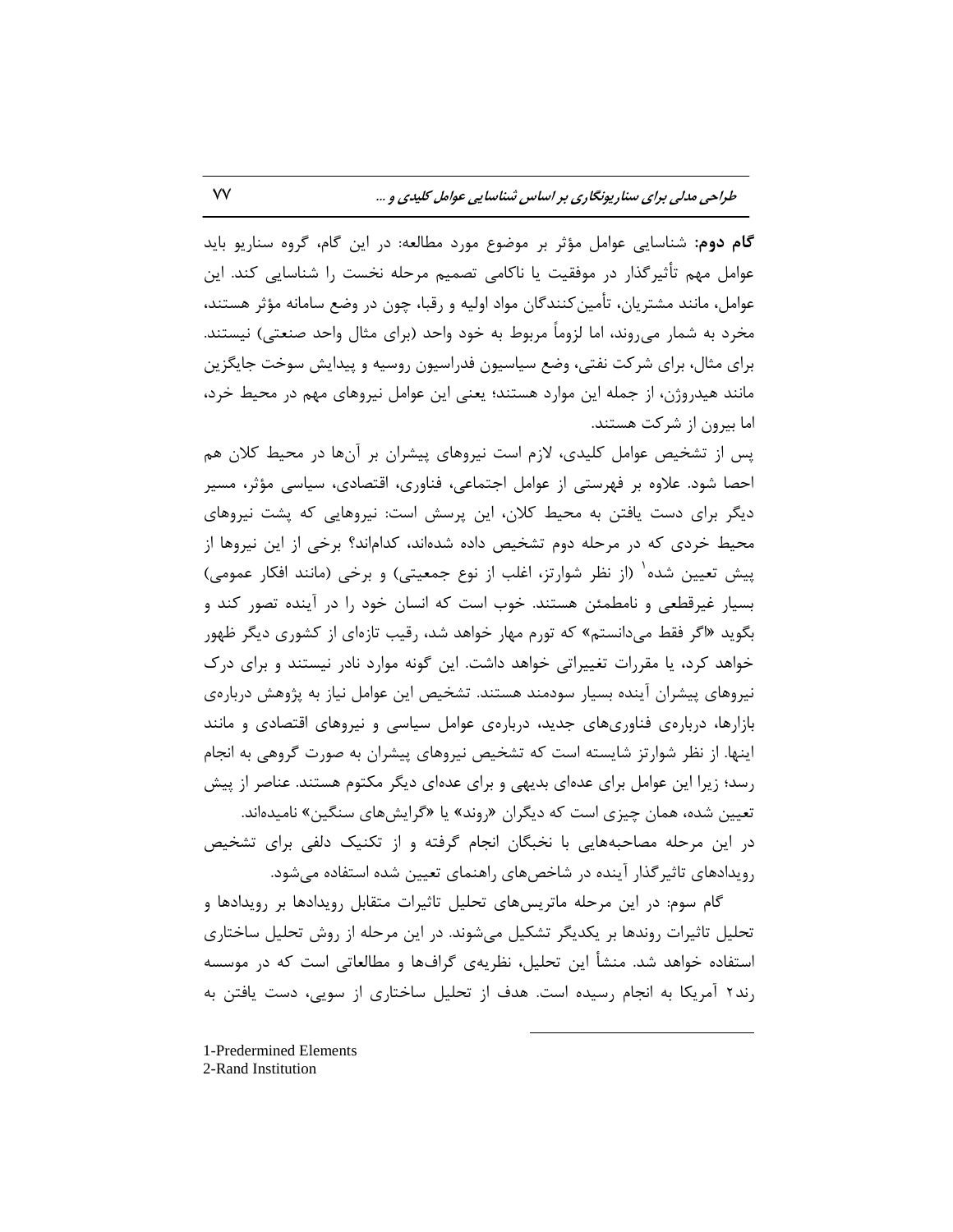مشخصات کامل سیستم تحت بررسی و از سویی دیگر، کاستن پیچیدگی سیستم با تشخیص متغیرهای اصلی آن است. کاربرد این روش در آیندهنگاری شامل مراحلی به شرح زیر است:

> .1توبم قوبضی هتغیطّب؛ .2تشخیص روابط میان متغیرها در ماتریس تحلیل ساختاری؛ ۰.جستوجوی متغیرهای کلیدی

در این مرحله با طراحی پرسشنامه، دادههای مربوط به ماتریس تأثیرات عوامل از خبرگان جمعآوری و در تحلیل استفاده خواهد شد. در این تحلیل، دو نوع اثر مستقیم و غیر مستقیم از هم تفکیک میشوند و آثار مستقیم از نتیجه تحلیل تأثیرات عوامل بر یکدیگر به دست میآید و آثار غیرمستقیم از طریق توانهای ۲، ۳، ۴ و … عوامل محاسبه می شوند. در تحلیل های ماتریس متقاطع با روش میک مک شش مرحله انجام می شود: در ک سیستمی و مشاهده پایداری یا عدم پایداری سیستم؛ شناسایی تأثیرات غیرمستقیم متغیرها؛ شناسایی عوامل و پیشرانهای اصلی و استفاده از آنها در سناریونویسی؛ درک کلی از سیستم و پرهیز جزئی؛ شناسایی عوامل ناپیدارکننده سیستم و شناسایی محیط به واسطه سنجش تأثیرگذاری *(Nazemi&Gadiri, 2006).* با تحلیلهای میکمک و استخراج عوامل اصلی می توان روابط بین متغیرها را نیز بررسی کرد و به تهیه سناریوهای آینده پرداخت. برخی عوامل کلیدی که با همدیگر ارتباطهای تقویتکننده یا تضعیفکننده دارند، در کنار یکدیگر سناریوی خاصی را به وجود میآورند. این وضعیت با تغییرات اندک در سایر ویژکی های هر یک از عوامل کلیدی، به شکل گیری سناریوهای جدید می انجامد که میزان و تعداد آنها به درجِه تغییرات هر یک از عوامل اصلی در آینده بستگی دارد .)*Weimer, 2006: 386*(

**گام چهارم:** تجزیه و تحلیل فعل و انفعالات بازیگران تحولات قیمت نفت خام در رابطه با هر كدام از عوامل كلیدی شناسایی شده: در این مرحله از كار، از طریق مصاحبه با كارشناسان امر، تشكيل جلسات برخورد آرا (طوفان فكرى) ٰ، و فهرست بردارى ۖ به انجام میرسد. تحلیل تبیینی روی متغیرهای اصلی سیستم، انجام میگیرد که از جمله به کمک تحلیل ساختاری مشخص شدهاند. این بررسی، شامل گذشتهنگری و تحلیل وضعیت كنونی است. گذشتهنگری برای تشخیص سازوکارها و بازیگران اصلی تحول گذشته سیستم و

 $\overline{a}$ 

1-Brainstorming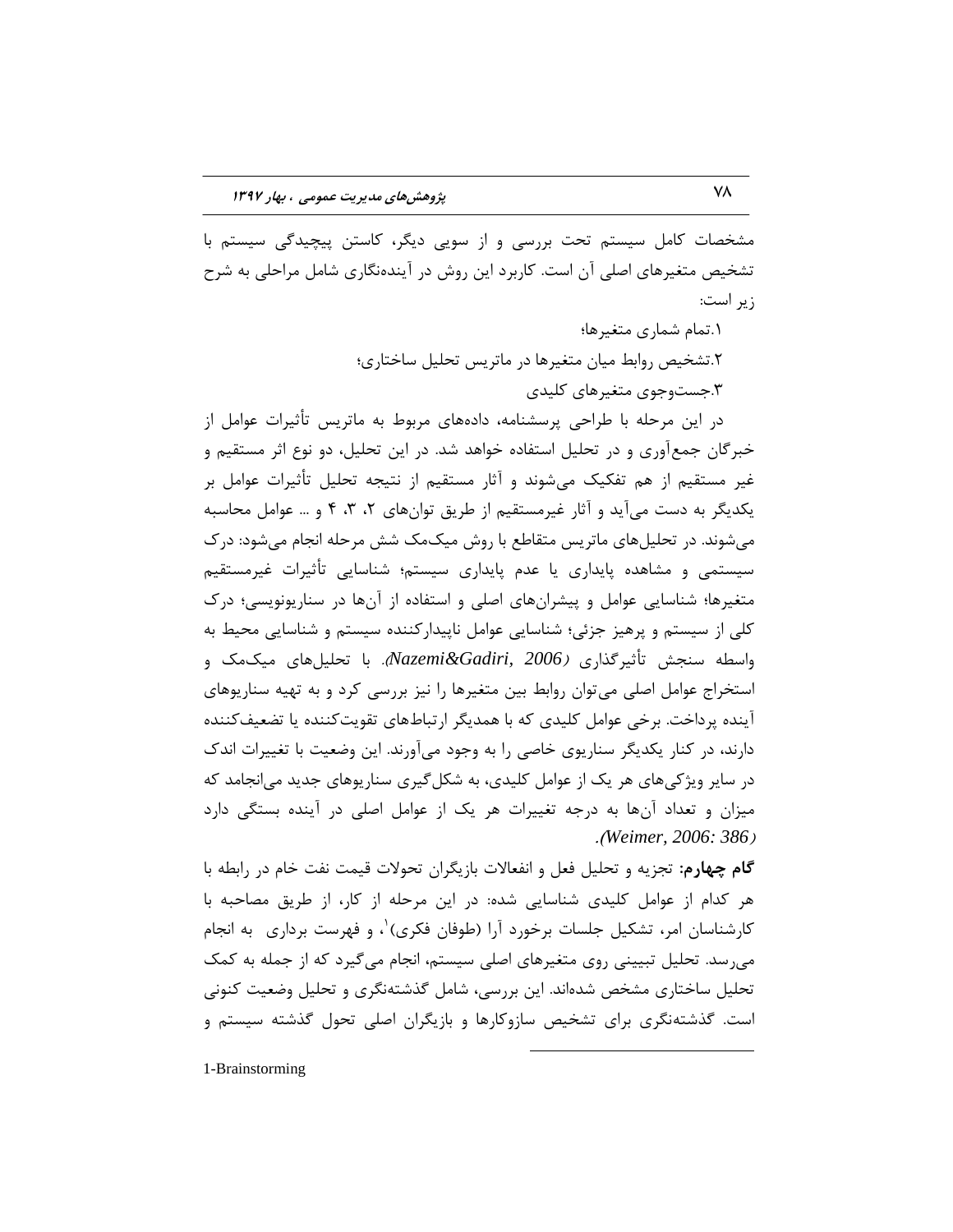تحلیل وضع کنونی برای شناسایی جوانهها یا بذرهای تغییر در تحول متغیرهای اصلی و استراتژیهای بازیگران است که سرمنشأ تحول هستند. در همین مرحله، عوامل ثابت و گرایشهای سنگین سیستم هم شناسایی میشوند. تحلیل در نهایت به «جدول استراتژیهای بازیگران» میانجامد. این جدول موضوع کش مکش، موقعیت هر یک از بازیگران نسبت به هدفهاى استراتژیک و نسبت قوا را نمایان میسازد. این مجموعه، سپس به کمک روش مکتور مورد تحلیل قرار میگیرد.

**گام پنجم:** طراحی سبد سناریوها با استفاده از روش بالانس اثرات متقابل: سناریوسازی به روش اثرات متقابل انواع گوناگونی دارد. در روش بالانس اثرات متقابل، هدف اصلی تحلیل شبکهای از اثرات است. با ترکیب روشهای کیفی (هنگام شناسایی توصیفگرها، حالتها و اثرات متقابل) و روشهای کمی (روشهای حل ماتریسی و شاخصهای شبکهای) تلاش می شود روابط بین عوامل مختلف در شبکه تأثیرات شناسایی شود تا تصویری سازگار از رفتار شبکه به دست آید. توسعه سناریوهای کلگرا بدین معناست که بفهمیم کدامیک از ترکیبهای میان متغیرها توصیف بهتری از روابط میان یک شبکه تأثیرات ارائه میدهد. فرآیندهای ساختاریافته مختلفی برای توصیف تحولات آینده به روش سناریوسازی وجود دارد. از روش تحلیل اثرات متقابل معمولاً در مواردی استفاده می شود که امکان استفاده از مدلهای محاسباتی مبتنی بر نظریه وجود ندارد، زیرا ناهمگنی رشتهای و تخصصی بسیار زیاد است. به همین دلیل این روش پیوند نزدیکی با کسب دانش نرم و سیستمی دارد. تفاوت سناریوسازی به روش بالانس اثرات متقابل در این است که روشی تحلیلی است و در فرآیندی شفاف، ساده و منعطف امکان سناریوسازی با بیش از دو متغیر کلیدی را امکان پذیر می کند و مرحله پایانی شناسایی سناریوهای سازگار است. سناریوهای سازگار در واقع ترکیبها یا پیکربندیهایی هستند که به صورتی متوازن مجموع اثرات موجود در یک شبکه تأثیرات را بازنمایی میکنند. با استفاده از الگوریتم تحلیلی ترات شرات متقابل، بالانس سیستمی تأثیرات درون شبکه محاسبه میشود. بالانس سیستمی اثرات درون شبکه همه تأثیرات غیرمستقیم را نیز شامل میشود. با استفاده از روش تحلیل ساختاری و با کمک نرمافزار میکمک عوامل کلیدی در موضوع آینده موضوع مورد مطالعه شناخته خواهند شد. این عوامل در صحنه پیش روی در وضعیتهای مختلفی قابل تصور هستند که این وضعیتهای احتمالی برای آینده پیش روی موضوع مورد مطالعه از نظر برنامهریزی بسیار بااهمیت هستند. به همین دلیل تحلیل دقیق شرایط پیش رو و تعریف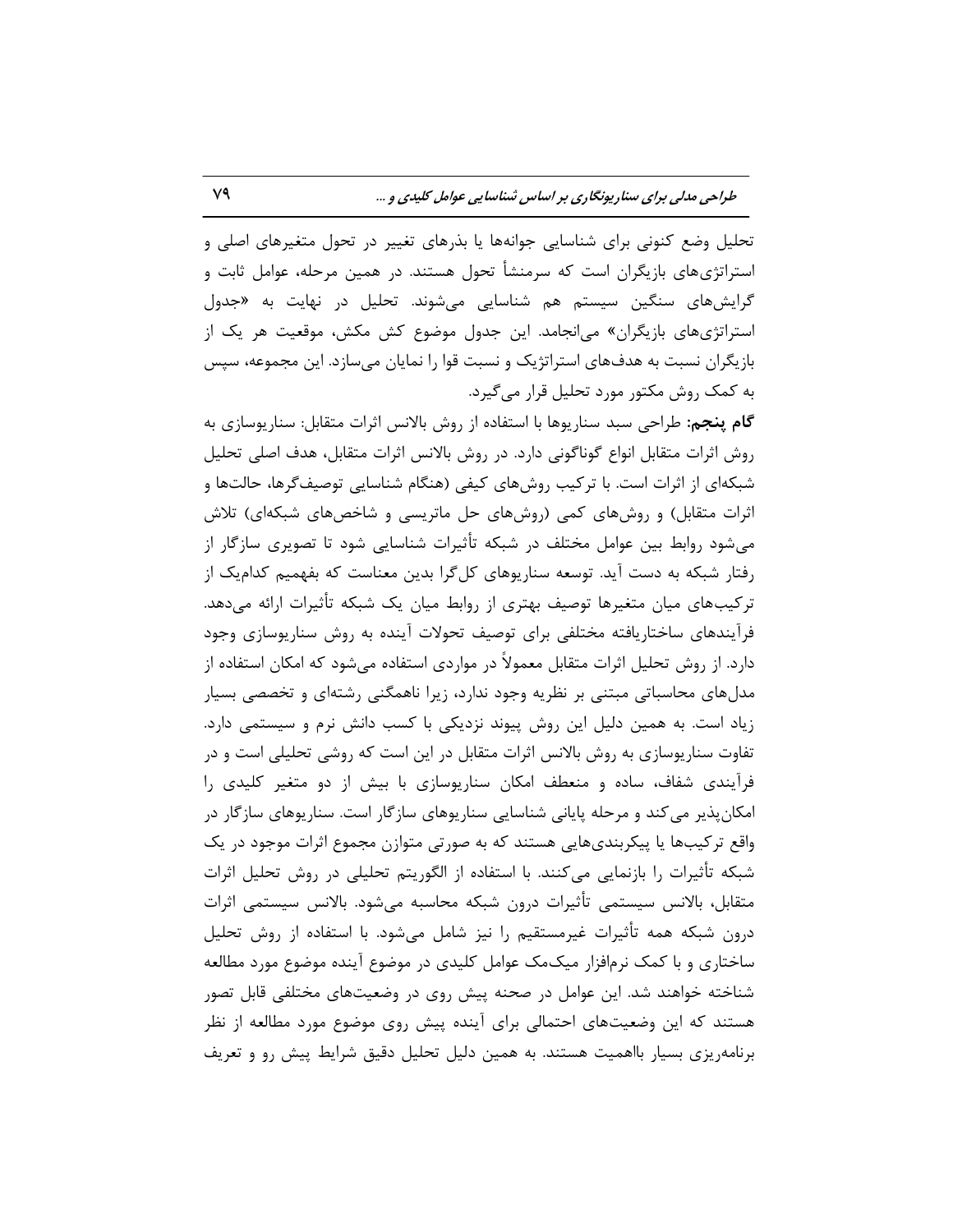وضعیتهای احتمالی لازمه اصلی تدوین سناریوها است. جهت دقت کار در این مرحله از کارشناسان متخصص نظرخواهی شده و نهایتاً با جمعبندی آنها وضعیتهای محتمل برای عوامل کلیدی شناسایی شده تعریف خواهد شد. وضعیتهای محتمل برای هر عامل متفاوت از سایر عوامل بود و تنها ویژگی مشترک آنها وجود طیفی از وضعیتهای نامطلوب تا مطلوب است که بعضاً این طیف به ۵، ۴ و ۳ وضعیت متناسب با شرایط عامل کلیدی تفکیک شده است. همانطوری که در بخش روش تحقیق نیز به تفصیل بیان شد متخصصین با طرح این سؤال که «اگر هر یک از وضعیتهای محتمل اتفاق بیفتد چِه تأثیری بر وقوع و یا عدم وقوع سایر وضعیتها خواهد داشت؟» به تکمیل پرسشنامه بر اساس سه ویژگی توانمندساز، بیتأثیر و محدودیتساز اقدام کردند و با درج ارقامی بین ۳ تا ۳- میزان تأثیرگذاری هر کدام از وضعیتها را بر سیستم مش*خص* م*ی گ*ردند.

گام ششم: تفکیک سنا<sub>د</sub>یوهای ممکن و محتمل و مطلوب: با ادبیات نظری تحلیل شبکه، شاخصهای بالانس ساختاری محاسبه میشود تا مجموعهای از حالتهای باورکردنی برای آینده یک سیستم آماده شود. مهمترین این شاخصها بدین شرح است: ۱)شاخص امتیاز مجموع تأثیرات ٰ: جمع امتیاز تأثیر همه حالات انتخاب شده برای یک سناریو است. امتیاز مجموع تأثیرات سنجهای عمومی برای باورکردنی بودن یک سناریو است. ۲)شاخص ناسازگاری یک توصیفگر: از تفریق تأثیر یک حالت انتخاب شده برای یک توصیفگر از بیشینه امتیاز تأثیر بالانس اثرات آن توصیفگر به دست میآید. به عبارت دیگر اگر با انتخاب حالتی جایگزین برای یک توصیف گر، از امتیاز بیشینه تأثیر بالانس اثرات آن توصیفگر به دست میآید. به عبارت دیگر اگر با انتخاب حالتی جایگزین برای یک توصیفگر، نمره تأثیرات بزرگتری به دست آید، نمره اثرات یک توصیفگر منفی و آن توصیفگر در یک سناریوی خاص ناسازگار تلقی میشود.۳)شاخص ناسازگاری یک سناریو: امتیاز تأثیر توصیفگری که در یک سناریو بیشترین عدد ناسازگاری را داشته باشد، به عنوان ناسازگاری یک سناریو در نظر گرفته میشود. حداقل عدد ناسازگاری قابل قبول یک سناریو عدد صفر است که بدین معناست که هیچ یک از توصیفگرهای مربوط به یک سناریو، امتیاز تأثیرات منفی ندارند. بِه این دسته از سناریوها، سناریوهای قوی گفته میشود.

 $\overline{a}$ 

1-Total Impact Score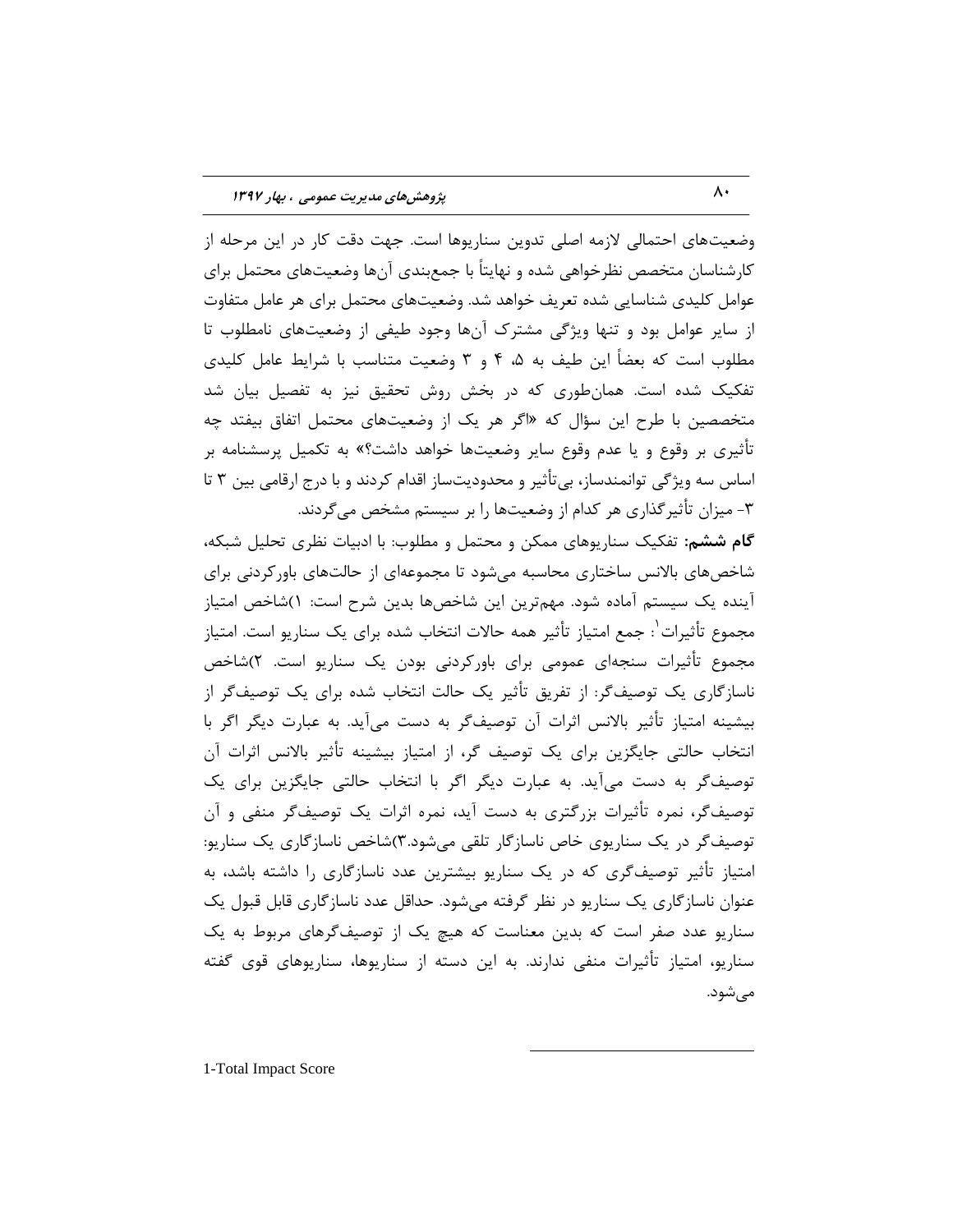گام هفتم: شناسایی و ارزیابی گزینههای استراتژیک: در این مرحله از روش مولتیپول برای تصمیمگیری بهره گرفته خواهد شد. روش مرسوم به مولتیپول`، روش ساده و قابل استفاده برای کسانی است که فرصت برای کاربردهای پرتکلف ندارند. از امتیازهای این روش، نداشتن نیاز به دادههای کمی پرهزینه است. در کاربرد این روش، مسئولان تصمیم گیر نیز میتوانند شرکت کنند. در این روش، به هر اقدام یا گزینه، بر حسب هر یک از معیارها و به لحاظ اهمیت از نظر دستیابی به هدف، در مقیاسی برای مثال ۰ تا ۱۰ یا ۰ تا ٢٠ نمرهای داده میشود. این ارزیابی یا با ارسال پرسشنامه یا گردهمایی کارشناسان به انجام می رسد. جست وجوی تفاهم و اجماع ضروری است. در داوری برای اقدامها، باید حالات گوناگونی در نظر گرفته شوند که به هدف بررسی بستگی دارند. «سیاست» مجموعهی وزنهایی است که به معیارها داده میشود و به این اعتبار، میتوان سیاستهای گوناگونی را تعریف کرد. به ازای هر سیاست جمع یا میانگین وزنی، نمرات گزینهها حساب می شود. بدین ترتیب، جدول نیمرخ رتبهبندی مقایسهای گزینهها بر حسب سیاستها تنظیم می شود. خطر (ریسک) ناشی از تحقق نیافتن مفروضات یا وجود فرضیههای متناقض ثطضؾی هیقَز ٍ اظ ایي ضّگصض، اؾتَاضی ًتبیح هحه هیذَضز )*2013:656- ,Towfigh 659).* لازم بِه ذِکر است که استراتژی ها بِه صورت برونزا و خارج ازاین مدل توسعه داد می-شود.

**گام هشتم:** تدوین استراتژیها متناسب با آیندههای مطلوب، چشمانداز و اهداف بلندمدت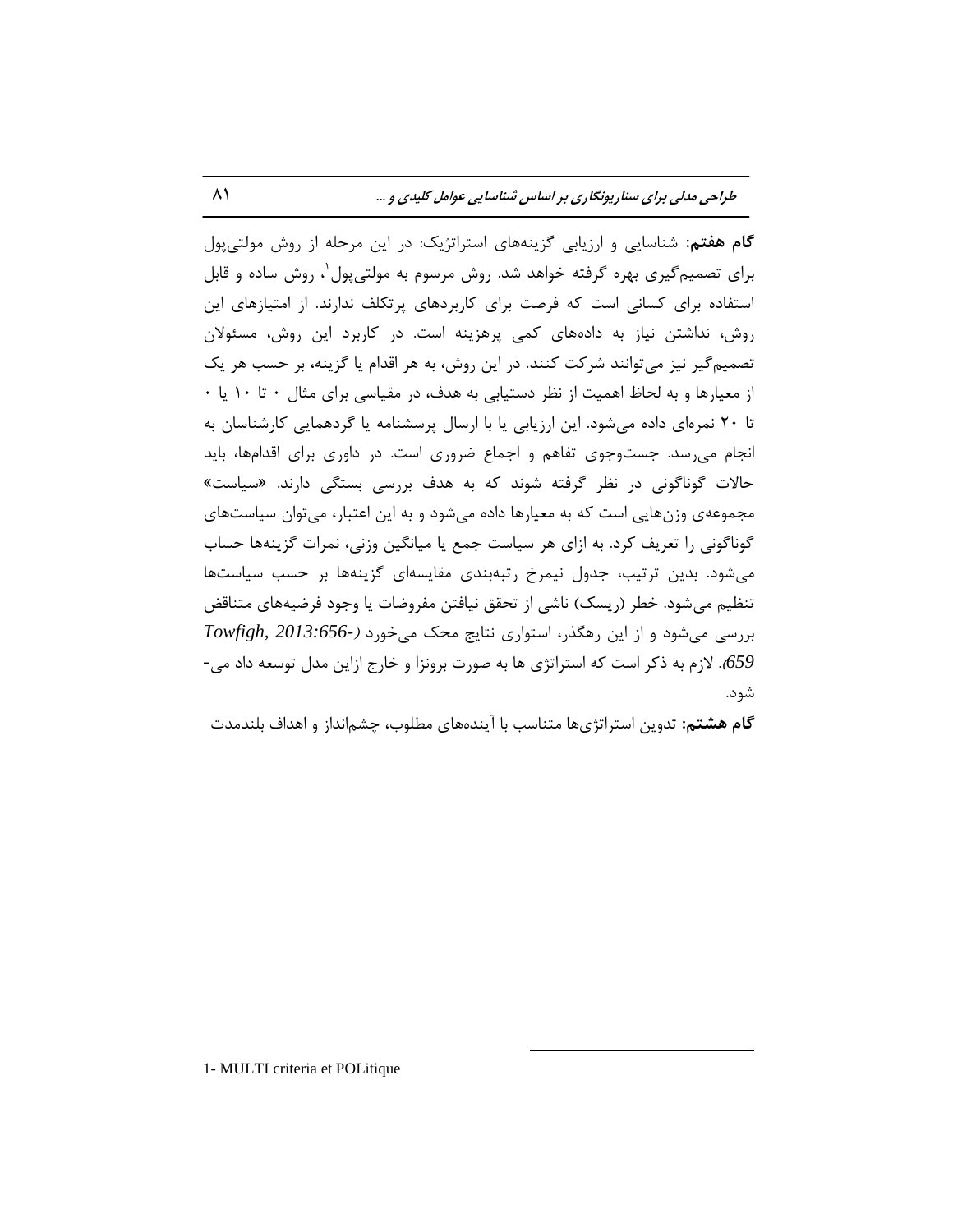

**ضکل :1 هذل فزآیٌذی پیطٌْادی تحقیق**

# **یافتِّای حاصل اس سٌجص هذل اس طزیق پیوایص**

ویژگیهای دموگرافیک جامعه پاسخگویان به شرح جدول زیر است:

**جذٍل :4 تَسیغ ًسثی ٍیژگیّای دهَگزافیک پاسخگَیاى**

|                      | سابقه کار در حوزه آینده نگاری |                           |                      |       | تحصىلات          |     |          |      | منسىت   |
|----------------------|-------------------------------|---------------------------|----------------------|-------|------------------|-----|----------|------|---------|
| بیش از ۱۶<br>سال     | $19 - 11$<br>ساا              | $\cdot$ - $\Delta$<br>سال | کمتر از ۵<br>سال     | دکت ا | دانشجوى<br>دکت ا | شد  | كارشناسى | زن   | مہ<br>د |
| $\cdot \cdot \Delta$ | .54                           | $\cdot$ . $\mathbf{r}$ .  | $\cdot \cdot \wedge$ | .25   | ۰.۲۴             | .75 |          | ۰٬۱۸ |         |

# تحلیل ابعاد پنج *گ*انه اعتبارسنجی مدل

با توجه به یافتههای پژوهش، مقدار آماره کولموگروف-اسمیرنوف در رابطه با هر یک از سوالات در سطح خطای ۰.۰۵هغیدار نمیباشد، بنابراین توزیع نمرات سوالات و مولفههای پورد بررسی، نرمال میباشد و بنابراین توزیع دادهها نرمال بوده و میتوان از آزمون تی تکنمونهای برای انجام فرضیههای استفاده نمود که جزء آزمونِهای پارامتری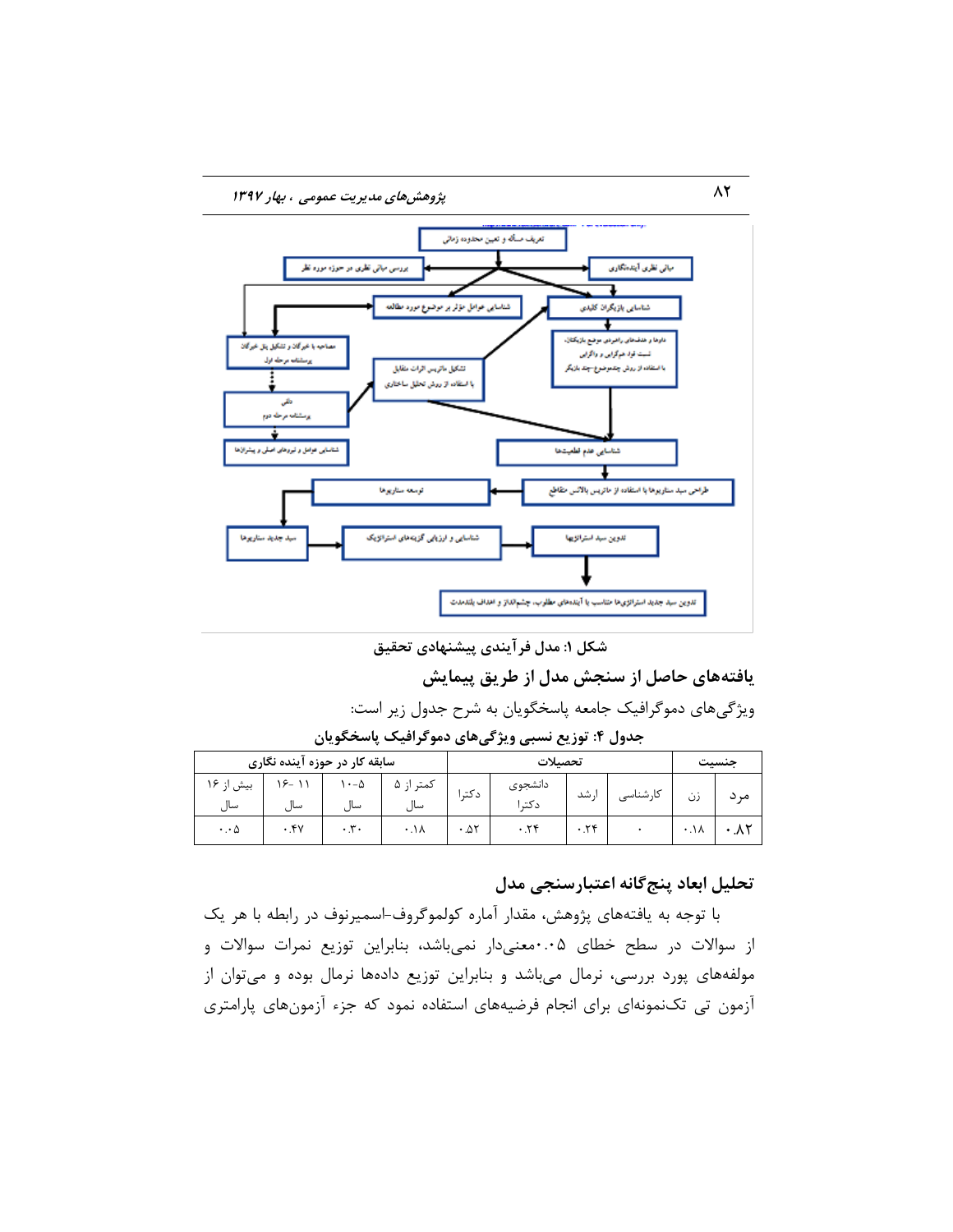میباشد. زیرا لازمه انجام این آزمون این است که دادهها دارای توزیع نرمال باشند یا به عبارتی به صورت منحنی نرمال توزیع شده باشند.

| سطح<br>معناداري             | آمارہ تی      | انحراف<br>معيار | درجه<br>ازادي | اختلاف<br>ميانگين<br>(ملاک:۳)          | ميانگين                                            | متغیر مورد بررسی                                                                                              |
|-----------------------------|---------------|-----------------|---------------|----------------------------------------|----------------------------------------------------|---------------------------------------------------------------------------------------------------------------|
| $\cdots$                    | ۳.۹۰۷         | ۰۸۰۱۳۱          | ۱۶            | $\cdot y \cdot \cdot$                  | $Y.Y \cdot \cdot$                                  | استفاده از مدل برای تعامل و تفاهم در<br>مورد سناريونگاري                                                      |
| ولاوره                      | 5.627         | ۰.۷۹۴۷۲         | ۱۶            | $\mathcal{L}$                          | $\mathfrak{f}\cdots$                               | ترجيح دادن استفاده از مدل نسبت به<br>استفاده از شهود و قضاوت مديريتي                                          |
| $\cdots$                    | ۲.۹۴۲         | ۰.۹۸۸۰۹         | ۱۶            | ۰۶۵۰۰                                  | ۳۶۵۰۰                                              | قابل استفاده بودن مدل در عرصه عمل                                                                             |
| لمحترم                      | ۴.۴۱۴         | ۱۹۱۱۹۱.         | ۱۶            | $\cdot \cdot \mathsf{A} \cdot \cdot$   | r.9                                                | پاسخ به عدم قطعیت محیطی و آینده-<br>نگاري مناسب سيستم                                                         |
| لمحرك                       | 0.9.9         | ۰.۷۱۸۱۹         | ۱۶            | $\cdot \cdot \rho \cdot \cdot$         | r.9.4                                              | استفاده از مدل برای سناریونگاری سیستم<br>در شرايط عدم قطعيت                                                   |
| $\ddotsc$                   | 1.907         | <b>.</b>        | $\mathcal{A}$ | $\cdot \lambda \mathsf{r} \cdot \cdot$ | $\mathbf{r} \wedge \mathbf{r} \cdots$              | بعد كاربردي بودن (نتيجه گيري كلي)                                                                             |
| معبره                       | ۶.۸۹۲         | ۰٬۶۴۸۸۹         | ۱۶            | $\mathcal{L}$                          | $f \cdot \cdot \cdot$                              | توانایی مدل در تبدیل فرآیند پیچیده<br>سناریونگاری با رویکرد بررسی رفتار<br>بازیگران به مراحلی ساده و قابل درک |
| $\cdot$ . $\cdot$ \         | 8.19.         | ۶۸۶۳۳.          | ۱۶            | .90.                                   | $4.90 -$                                           | قابل فهم بودن مدل در عين تازگي و نو<br>بودن                                                                   |
| بالمرب                      | 4.79.         | ۰.۸۸۷۰۴         | ۱۶            | .90.                                   | $r.a \wedge \cdot$                                 | ارائه و ياد دادن مدل با صرف هزينه و زمان<br>منطقى                                                             |
| $\cdots$                    | $0.1 - V$     | · . Y A A · Y   | ۱۶            | $\cdot$ . $\cdot$ .                    | ۰۰۰. م                                             | ۔<br>کامل بودن مدل در عین سادگی                                                                               |
| معاوية                      | 4.677         | ۰ ۸۱۲۷۳         | ۱۶            | ۰.۸۵۰۰                                 | ۰ ۸۵۰۰                                             | وجود توازن مناسب بين خلاصگي و<br>جامعيت مدل                                                                   |
| $\ddotsc$                   | $VY\Lambda$   |                 | ۱۶            | .95.                                   | $\mathbf{r}.\mathbf{a}\mathbf{r} \cdot \mathbf{a}$ | بعد سهولت و سادگی مدل (بعد کلی)                                                                               |
| $\cdots$ ۳                  | ۳.۳۹۰         | ۱۹۲۳۳۸.         | ۱۶            | $\cdot y \cdots$                       | $Y.Y \cdot \cdot$                                  | داشتن تمام موضوعات مؤثر بر آیندهنگاری<br>سيستم المستند                                                        |
| $\cdots$                    | <b>۳.۵۷۷</b>  | ۰.۸۱۲۷۳         | ۱۶            | .50                                    | ۳۶۵۰۰                                              | کامل بودن مدل در عین سادگی                                                                                    |
| $\cdot \cdot$ ۴۷            | <b>7.1 TY</b> | ۱.۰۵۱۳۱         | ۱۶            | $\cdot \Delta \cdot \cdot \cdot$       | $r \Delta \cdot \cdot \cdot$                       | عدم وجود بخش اضافه و غیرمفید در مدل                                                                           |
| $\cdots$ 15                 | ۲.۶۶۸         | ۱.۰۸۸۹۴۲        | ۱۶            | .66                                    | ۳۶۵۰۰                                              | توازن مناسب بین خلاصگی و جامعیت در<br>مدل                                                                     |
| $\cdot$ , $\cdot$ , $\cdot$ | 4.044         | .510.0          | $\sqrt{2}$    | .550                                   | 7.570.                                             | بعد جامعیت و مانعیت مدل (نتیجهگیری<br>ا کلی)<br>ا                                                             |
| $\cdots$                    | ۴.۰۰۰         | ۰.۸۹۴۴۳         | ۱۶            | $\cdot \ldots$                         | ۰ ۸۰ ۳                                             | منطقي بودن تقدم و تأخر عناصر مدل                                                                              |
| $\ddotsc$                   | ۴.۴۹۸         | ۰.۹۴۴۵۱         | ۱۶            | .40.4                                  | ۰ ۱۵۵۰.۳                                           | رهنمون شدن به سناریونگاری سیستم در<br>اثر طی کردن گامهای مدل                                                  |

جدول ۵: جدول آزمون تی برای سوالهای ابعاد پنجگانه اعتبارسنجی مدل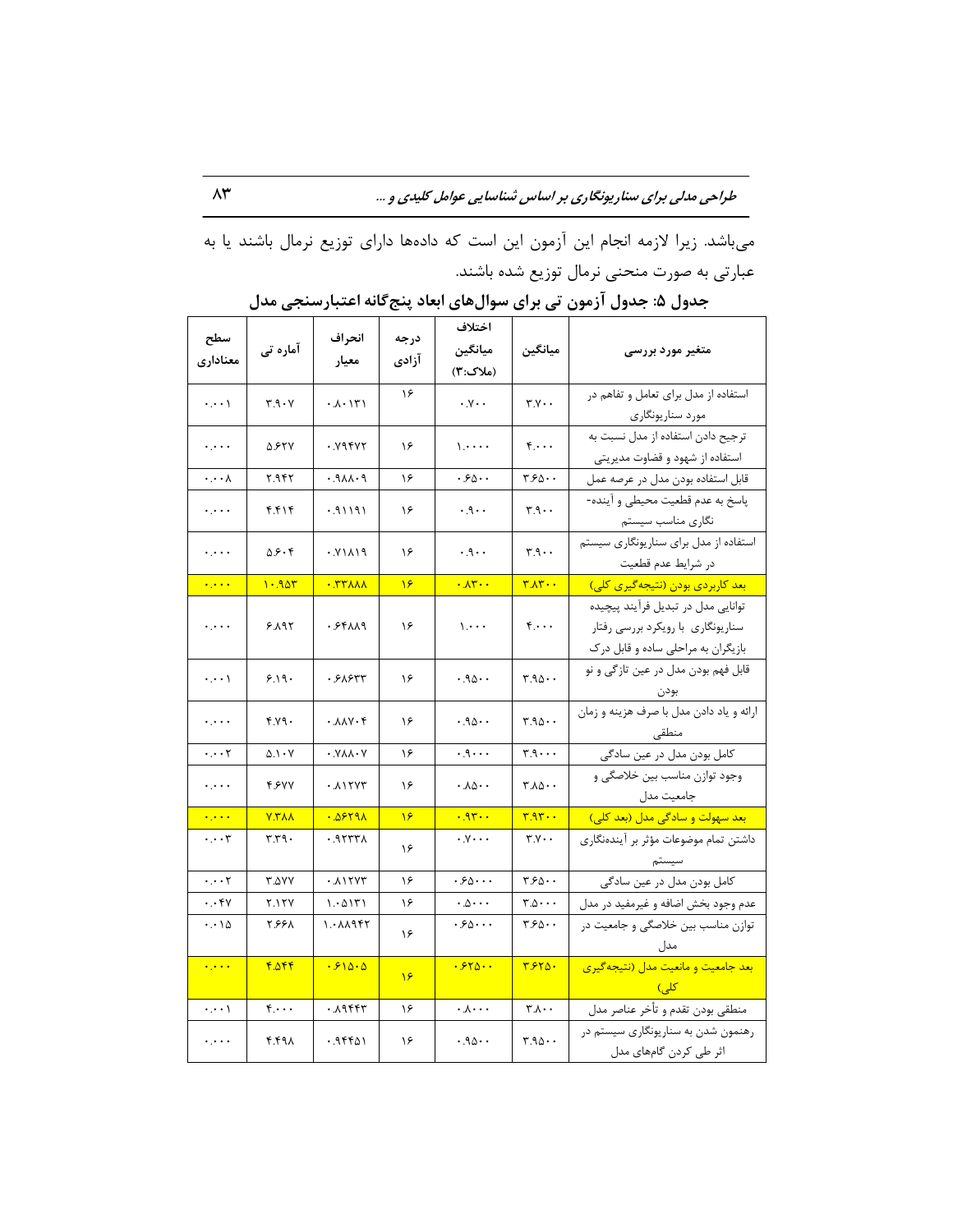84 **پژٍّصّای هذیزیت ػوَهی ، تْار 1397**

| $\cdots$ ۴                        | T.7f.                         | ۲۵۹۱۵ ۰         | ۱۶         | $\cdot$ . $\Delta \Delta \cdot \cdot$ | $\mathbf{r} \Delta \Delta \cdot \cdot$ | سازماندهی گامهای مدل در یک نظم<br>منطقى                                              |
|-----------------------------------|-------------------------------|-----------------|------------|---------------------------------------|----------------------------------------|--------------------------------------------------------------------------------------|
| $\bullet$ , $\bullet$ , $\bullet$ | <b>A.149</b>                  | .57.70          | $\sqrt{2}$ | $\cdot$ YSSSY                         | <b>TYSSY</b>                           | بعد صحت و درستی (نتیجهگیری کلی)                                                      |
| $\ddotsc$                         | ۴۶۶۰                          | $. A\Delta YYf$ | ۱۶         | $\cdot \Lambda \cdot \cdot$           | $\mathbf{r} \cdot \mathbf{r}$          | قابل فهم بودن مدل در عين تازگي                                                       |
| معارف                             | 4.723                         | ۱۹۷۳۵.          | ۱۶         | $\cdot$ . $\cdot$                     | T.9                                    | نوآوری و عدم تشابه این مدل با مدلهای<br>ديگر                                         |
| $\cdot \cdot \cdot \vee$          | $\mathbf{r} \cdot \mathbf{r}$ | . YYZYY         | ۱۶         | . ۶۰۰                                 | $\mathbf{y}$                           | عدم وجود ابزار مشابه در گذشته برای<br>کا, ىست                                        |
| $\bullet$ , $\bullet$ , $\bullet$ | 9.9.                          | .05199          | 18         | $\cdot$ YSSSY                         | <b>TYSSY</b>                           | <mark>بعد نوآوری (نتیجه گیری کلی)</mark>                                             |
| $\ddotsc$                         | 6.595                         | .15701          | ۱۶         | $\cdot \Lambda \cdot \cdot$           | $\mathbf{r} \wedge \cdot \cdot$        | کاربردی و مفید بودن مدل با توجه به<br>عدمقطعیتهای موجود در مراکز آموزش<br>ايندەپژوھى |

منبع: یافتههای محقق

با توجه به آزمون تی برای سوالهای ابعاد پنجِ گانه اعتبارسنجی مدل، و در نظر داشتن این نكته كه نرِمافزار SPSS آزمونِها را به صورت دو طرفه انجام میدهد، بنابراین چون مقدار سطح معناداری (Sig) برای تمامی سؤالات کوچکتر از مقدارخطا (۰.۰۵) می باشد، لذا اختلاف میانگین برای تمامی سؤالات معنادار میباشد، با مراجعه به ستون آماره میانگین محاسبه شده که تمامی مقادیر بزرگتر از عدد ۳ را نشان میدهند، میتوانیم نتیجه گرفت که: در سطح اطمینان ۹۵.۰ همه ابعاد پنج گانه اعتبارسنجی مدل در سطح بالاتر از متوسط (میانگین ۳) ارزیابی می شود.

## **ًتثجِگیزی**

جهان معاصر عرصه تحولات شگرف و پویایی شتابنده است. تغییرات چنان غافل گیر کننده و برقآسا از راه می رسند که کوچکترین کمتوجهی به آن می تواند به بهای گزاف غافلگیری راهبردی در همه عرصههای سیاسی، اقتصادی، اجتماعی و فرهنگی تمام شود. در این محیط سرشار از تغییر و بی ثباتی، و آکنده از عدم قطعیتها، تنها رویکرد و سیاستی كه احتمال كسب موفقیت بیشتری دارد، تلاش برای معماری آینده است. اگرچِه این تلاش همواره با خطرپذیری فراوان قرین بوده است. به هر حال پذیرش این مخاطره به هطاتت ػبلالًِتط اظ ًظبضُگط ثَزى تحَالت آیٌسُ اؾت )*2 2015: ,Zamanipour&Zali*). اثربخشی مناسب تصمیمسازی های امروز در ارتباط کامل با شناخت وضعیت آینده و نحوه رویارویی برنامهریزان با آن است *(67 :Shearer, 2005: 67*). شناخت دقیق تر وضعیت آینده نیز در گرو کاربست روشی مناسب برای کشف آینده است. امروزه با روش های سنتی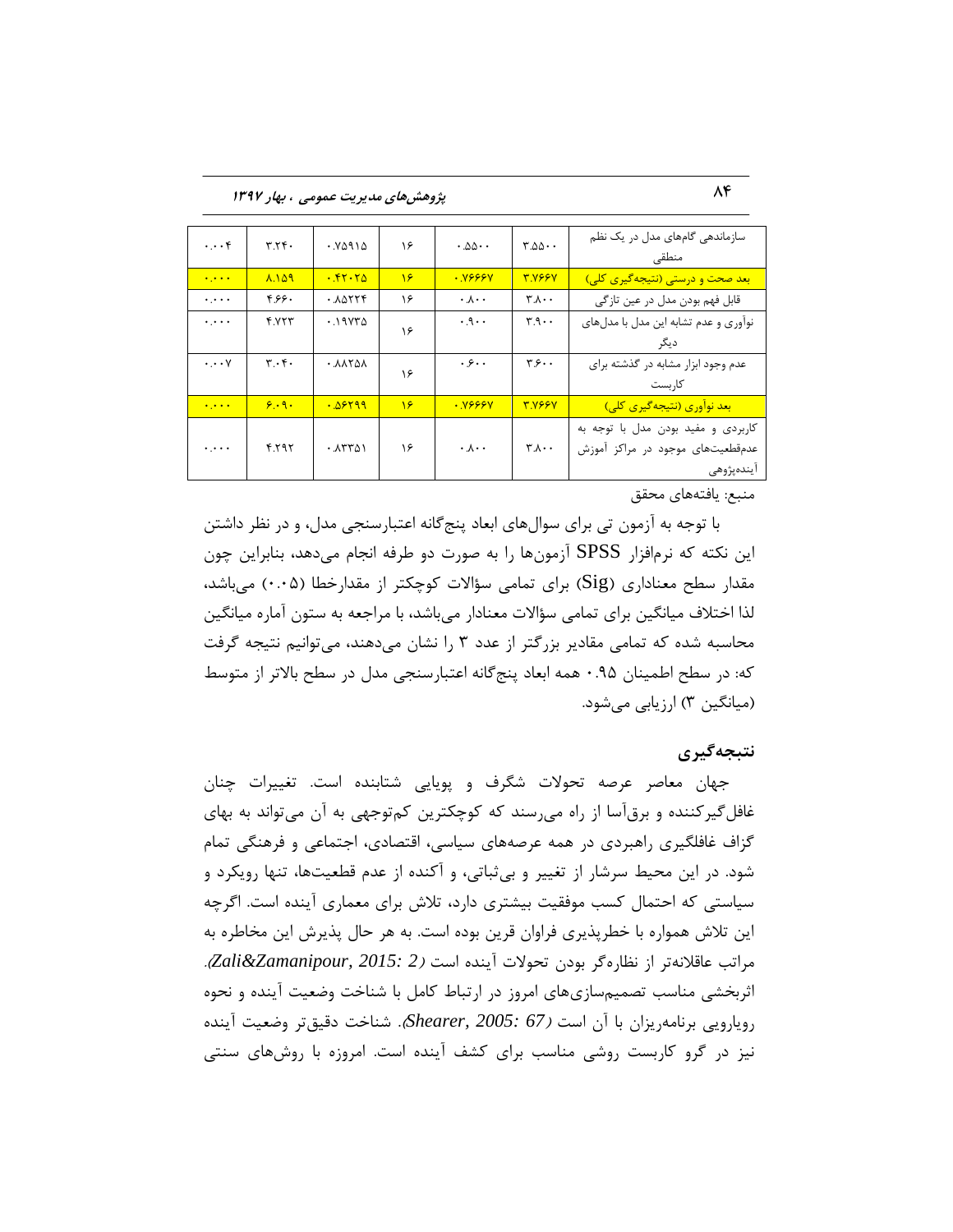برنامهِریزی، از جمله برونِ یابی روند گذشته، تولید آیندهنگریهای قابل اعتماد در میان هدت و بلندمدت بسیار بعید به نظر م<sub>یر</sub>سد *(Goodwin & Wright, 2001:1).* واقعیت این است که برنامهِ ریزی برای آینده بر اساس نیازهای فعلی، یا کمبودهای خدماتی وضع موجود، چارچوب توسعه مناسبی جهت حضور موفق در جهان آینده نیست و برای ایفای نقش در آینده، ضرورت دارد به طور جدی پیشرانهای توسعه و تحولات آینده بر اساس کلان روندها<sup>٬</sup> سناریوسازی شده و متناسب با قابلیتها و توانمندیهای جامعه به واکاوی مسائل چالش برانگیز و برنامهریزی برای حضور موفق در اینده اقدام شود. به مفهوم دیگر، امروزه متون نظری برنامهریزی از مفاهیم پیشبینی و آیندهنگری عبور کرده، و به حوزه آیندهپژوهی و آیندهنگاری که وظفیهاش معماری آینده است، رسیده است )*2 2016: ,Zamanipour&Zali*). یىی اظ اثعاضّبی هٌبؾت هؼوبضی آیٌسُ زض قطایٍ ػسم قطعیت و در شرایطی که دنیای پیش روی ما مملو از شگفتیسازهای مختلف است، برنامهریزی سناریومبنا است. برنامهریزی بر پایه سناریو، روشی نظاممند برای تفکر خلاقانه زضثبضُی آیٌسُّبی ًبهكرم ٍ هوىي اؾت )*359 2003: ,al et Peterson*). ثب ٍخَز آًىِ ما امروزه شاهد توجه رو به گسترشی به تکنیک سناریو هستیم، اما متأسفانه، اکثراً سناریو را معادل روش شبکه جهانی کسب و کار  ${\rm (GBN)}$ که توسط پیر واک در دهه ۷۰ ایجاد شد و توسط شوارتز (۱۹۹۱) در هنر دیدگاه بلندمدت و وندرهیجن (۱۹۹۶) در سناریوهای هنر مکالمات استراتژیک به شهرت رسید، می $\mathfrak{sl}$ نند. محققانی نظیر میلت (۲۰۰۳)، این روش را "استاندارد طلایی ایجاد سناریو مشترک می خوانند"، اما بایستی توجه کرد که شیوهها و تکنیکهای بسیار زیادی وجود دارند که تحت واژه سناریو قرار میگیرند تا جایی که میلت (۲۰۰۳) بیان میدارد "حل ابهام در تعاریف و روشهای سناریو، اولین مرحله لازم برای آوردن ارزش تفكر و توسعه به مخاطبان گستردهتر است. تصمیمگیرندگان اهمیت درک این مسئله را تشخیص دادهاند که چه کسی تحت تأثیر تصمیمات و اقدامات اتخاذ شده توسط آنها قرار دارد و چه کسی قدرت تأثیرگذاری بر نتایج آنها (یعنی ذینفعان) را دارد *(Freeman, 2010).* اگرچِه این یک گام اولیه حیاتی در هر فعالیت مشارکتی است، اما در عمل اغلب بازیگران بر اساس یک مبنای سست و موقتی شناسایی و انتخاب می شوند. این مسئله امکان زیادی برای به حاشیه راندن گروههای مهم، منحرف ساختن نتایج و به خطر انداختن اعتبار بلندمدت و پشتیبانی از فرایند دارد. به این دلیل، علاقه به مجموعهای از  $\overline{a}$ 

1-Mega Trends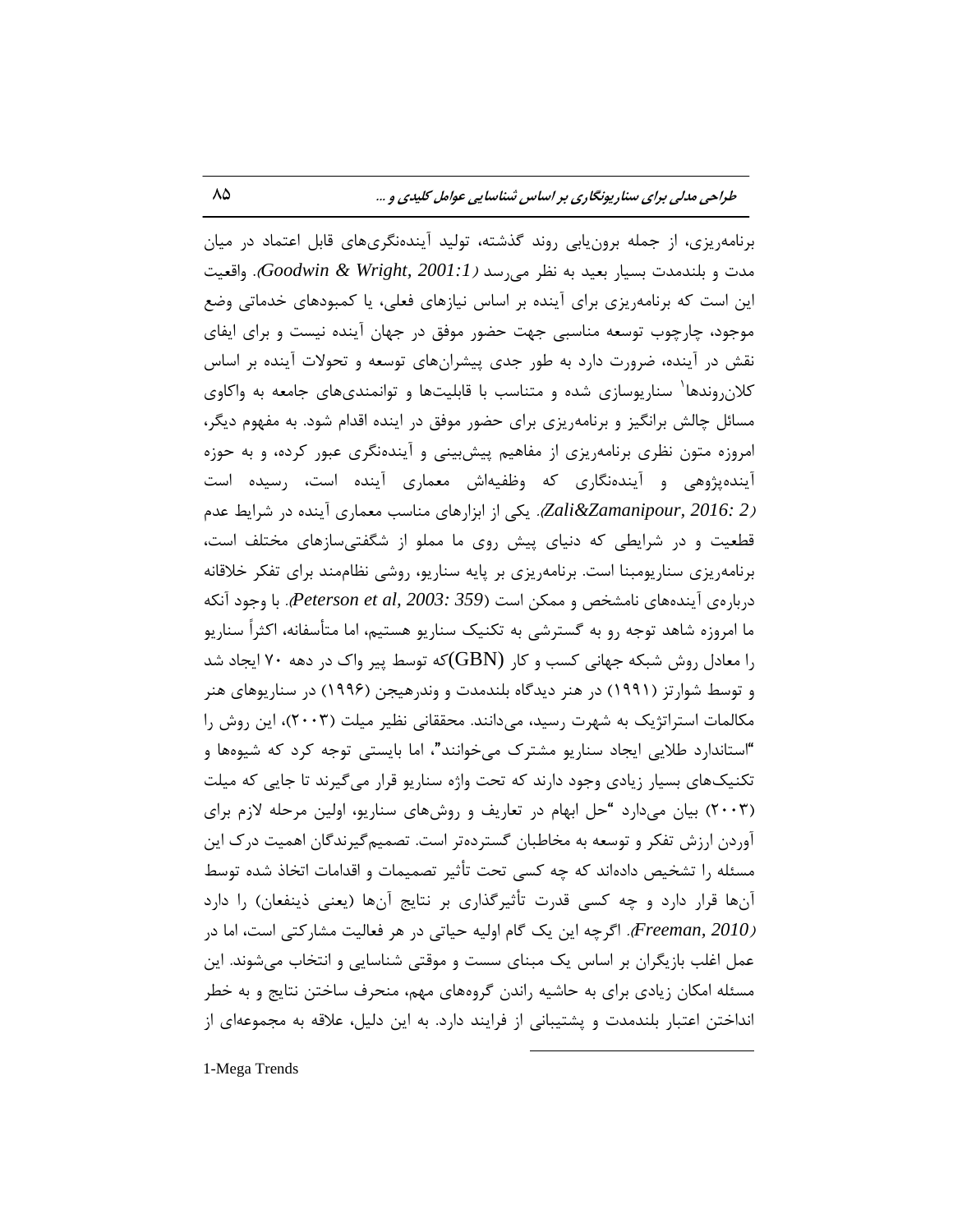روشها که می توانند برای تحلیل بازیگر به کار روند، افزایش یافته است. ما تحلیل بازیگر را به صورت فرایندی تعریف میکنیم که: ۱) جنبههای یک پدیده اجتماعی و طبیعی را تعریف می کند که تحت تأثیر یک تصمیم یا اقدام قرار دارند؛ ۲) افراد، گروهها و سازمانهایی را شناسایی می کند که تحت تأثیر تصمیمات قرار داشته و یا می توانند بر آن بخش۵مای پدیده تأثیر بگذارند (این مسئله می تواند شامل نهادها و نسلهای آینده باشد)؛ و ۳) اولویت این افراد و گروهها برای مشارکت در فرایند تصمیمگیری را مشخص می نماید *(2009 ,Reed et al.).* تحلیل بازیگر بِه طور فزایندهای با طیف وسیعی از سازمانها در بسیاری از زمینههای متفاوت شهرت یافته است و در رشتههای مختلف نظیر مدیریت کسبوکار، توسعه و مدیریت منابع طبیعی، مدیریت استراتژیک، مدیریت پروژه و ... کاربردهای گستردهای دارد. امروزه سیاستگذاران، سازمانهای دولتی و غیردولتی، كسب وكارها و رسانهها از آن استفاده می كنند (Goodwin & Wright, 2006). اما نكته قابلتوجهی كه این موضوع را درخور تحقیق مینماید، غفلت محققان آیندهپژوهی نسبت به مسئله تحلیل بازیگران در فرآیند سناریونویسی میباشد، زیرا در شرایطی که با طیف گستردهای از روشهای تحلیل بازیگر مواجه هستیم و نویسندگانی نظیر دونالدسون و پرستون ٔ (۱۹۹۵) و استونی و وینستانلی ٔ (۲۰۰۱) معتقد به وجود ابهام گسترده در ادبیات تحلیل بازیگران به علت گستردگی آن هستند، در نتیجِه این امر اطلاعات بسیار کمی در رابطه با چگونگی، زمان و چرایی موثر بودن کارکرد آنها وجود دارد. در واقع این مقاله سعی داشت تا با استفاده از روش فراترکیبی، چارچوب فرآیندی مناسبی را برای اجرای مطالعات سناریونگاری پیشنهاد دهد. بدین منظور چارچوبهای سناریونگاری ارائه شده توسط پژوهشگران و صاحبنظران این حوزه بررسی و چارچوب جدیدی برای مطالعه سناریونگاری به دست آمد. تفاوت چارچوب ارایه شده با دیگر چارچوبها، در نظر گرفتن رفتار بازیگران کلیدی و ارائه گزینههای استراتژیک جهت خطمشی گذاری میباشد.

 $\overline{a}$ 

1-Donaldson & Preston 2-Stoney & Winstanley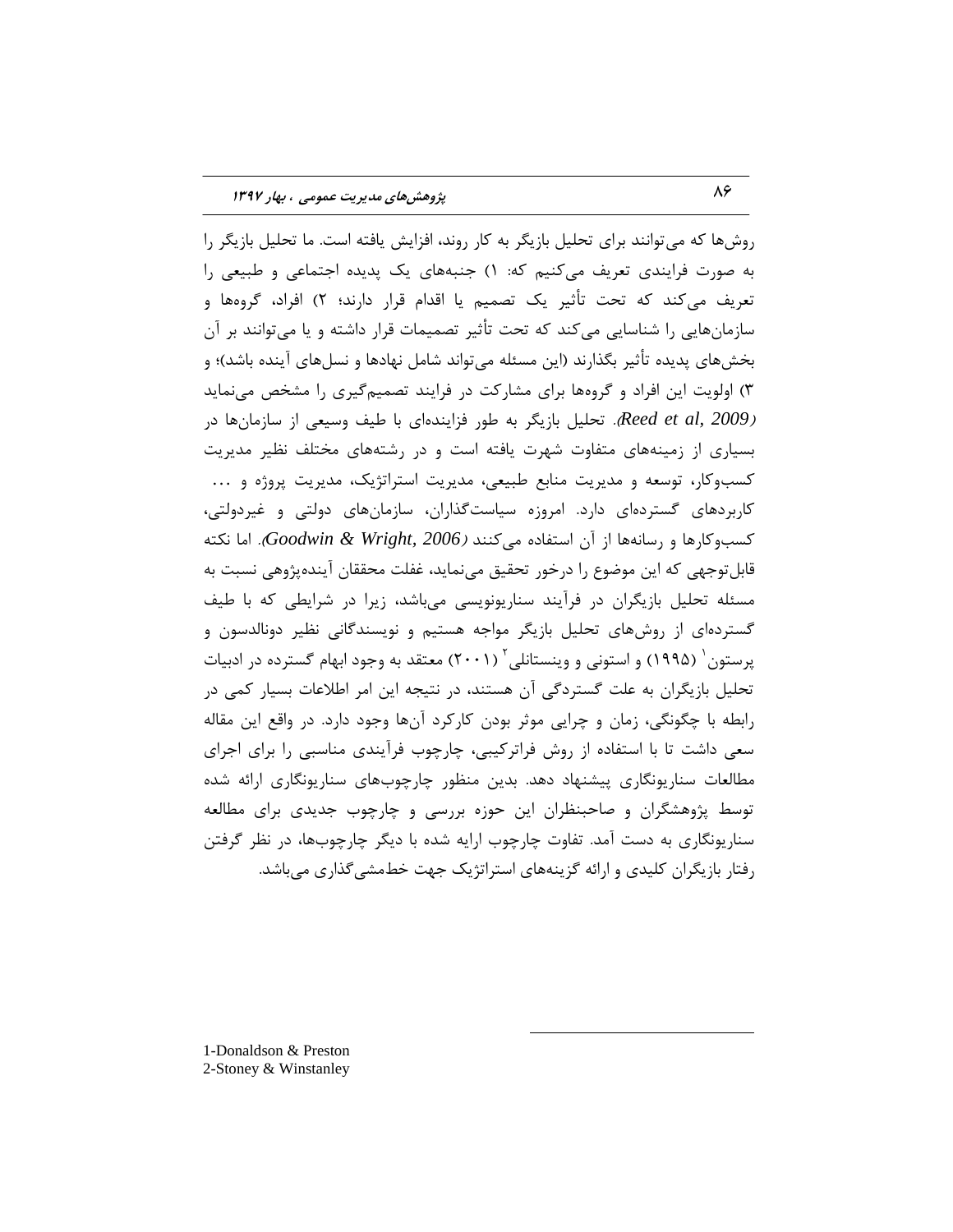## **Refrences**

1-Abbasi Shahkouh, K., Soltani Delgosha, M., Vahidyan, M., Abdollahi, A. (2008). Provide a process framework for Futurism based on the Metro-system approach. Journal of Management Science of Iran. 3 (11): 45-72 (In Persian)

2-Balasubramanyam, V.N. (2006), Foreign Direct Investment and Growth in EP and US Countries, Economic Journal, 106(2): 92-105.

2-Bazargan, A. (2010). Introduction to Qualitative and Mixed Research Methods: Common Approaches in Behavioral Sciences. Tehran: Didar. (In Persian)

3-Beheshti, M. B., and Zali, N., (2011). Identification of key regional development factors with scenario-based planning approach, case study: East Azarbaijan Province, Quarterly Journal of Space Planning and Management (Lecturer in Humanities). 15 (1): 56-78. (In Persian).

4-Belali, M. (2012). Identifying the key factors affecting the future of the organization by analyzing the interactions of trends. Journal of Research in Communication, 8(71): 9-22 (In Persian)

5-Bekelz, W. (2003). Foundations of Futures Studies: Human Science for a New Era: History, Purposes.

6-Bezold., C (2010). Lessons from using scenarios for strategic Foresight. Technol Forecast Soc Change. 77(5):151-173.

7-Bishop, P; Hines, A; Collins, T; (2007); The current state of scenario development: an overview of techniques; foresight; 9(1): 5-25

8-Bradfield, R. Wright, G. Burt, G. Cairns, G. and Van Der Heijden, K. (2005), The origins and evolution of scenario techniques in long range business planning, Futures, 37(4): 795-812

9-Brugha, R., Varvasovsky, Z., (2000). Stakeholder analysis: a review. Health Policy and Planning, 15(4): 239-246.

10-Chambers, R. (1997).Whose reality counts?: putting the first last. Intermediate Technology Publications Ltd (ITP).Checkland, P., 1981. Systems Thinking, Systems Practice. John Wiley, Chichester.

11-Dator, J. (1988). The futures lies behind! Thirty years of teaching futures studies. American behavioral scientist, 9(3): 298-319

12-Fraser, E., Hubacek, K., (2007). The challenge of land use change: international In: Steininger, K., Cogoy, M. (Eds.), The Economics of Sustainable Development: International Perspectives. Edward Elgar, Cheltenham.

13-Freeman, R. E. (2010).Strategic management: A stakeholder approach. Basic Books, New York.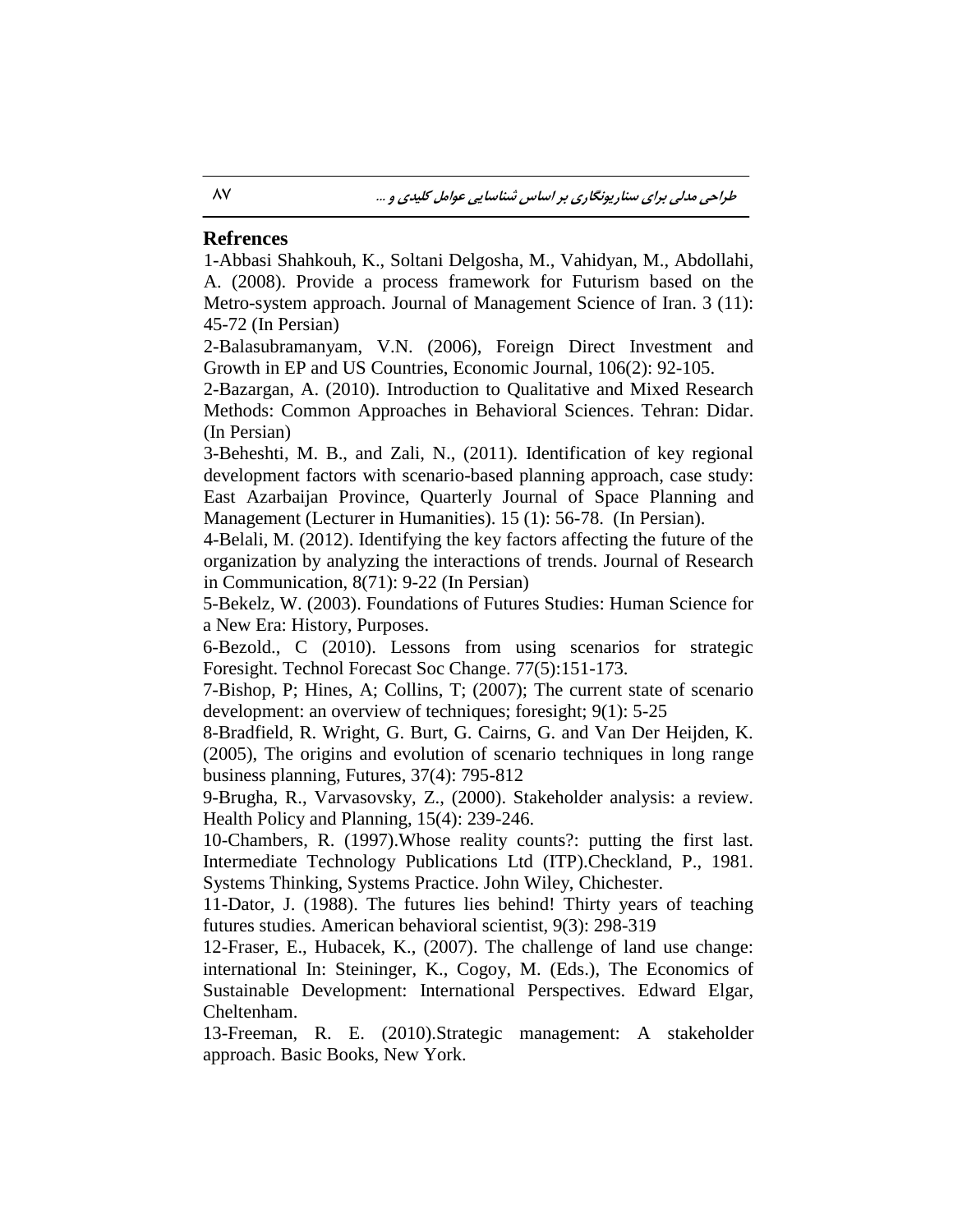14-Friedman, A., Miles, S., (2006). Stakeholders: Theory and Practice. Oxford University Press, Oxford.

15-Frooman, J., (1999). Stackeholder influence strategies*. Academy of Management Review* 24(5): 191–205.

16- Godet, M. (2006). Creating Futures: Scenario planning as a Strategic Management Tool, France, Economica publish.

17-Godet, M., Roubelat, F. (1996): Creating the future: The use and misuse of scenarios, in: Long Range Planning. 29(2): 25-39

18-Godet, M., Durance, Ph. & Gerber, A. (2008). Strategic Foresight La Prospective Use and Misuse of Scenario Building. Paris, LIPSOR Working Paper (#10).

19-Goodwin, P. & Wright, G. (2001). Enhancing strategy evaluation in scenario planning: a role for decision analysis, Journal of management studies, 38(1): 1- 16.

20-Gordon, T. (1994).Cross-impact matrix: An Illustration of their Use for Policy Analysis, Fututures.

21-Heinecke, A. Schwager, M. (1995): Die Szenario-Technik als Instrument der strategischen Planung, Braunschweig.

22-Heger, T., Rohrbeck, R., (2012). Strategic foresight for collaborative exploration of new business fields, Technological Forecasting & Social Change 16(3): 819–831

23-Heinecke, A., Schwager, M. (1995): Die Szenario-Technik als Instrument der strategischen Planung, Braunschweig.

24-Hopkins, D., & Massy, W. (1981). Planning models for colleges and universities. Stanford: Stanford University Press.

25-Inayatullah, S. (2007). Questioning the Future, Tamkang University, Taiwan Slaughter, Richard. 1996. New Thinking for a New Millennium. Routledge & London and New York.

26-Johnson, N., Lilja, N., Ashby, J. A., & Garcia, J. A. (2004.). The practice of participatory research and gender analysis in natural resource management. InNatural Resources Forum, Blackwell Publishing Ltd. 28(3): 189-200

27-Lashkarbloqi, M. (2013). Designing a Process Model Developing a Persistent Strategy in Uncertainty Using Structural Interpretative Modeling. Doctoral dissertation, Faculty of Management, Shahid Beheshti University. (In Persian)

28-Leeflang, R., & Postma, T. (2000). Strategic learning with scenarios.European Management Journal, 15(6):633-647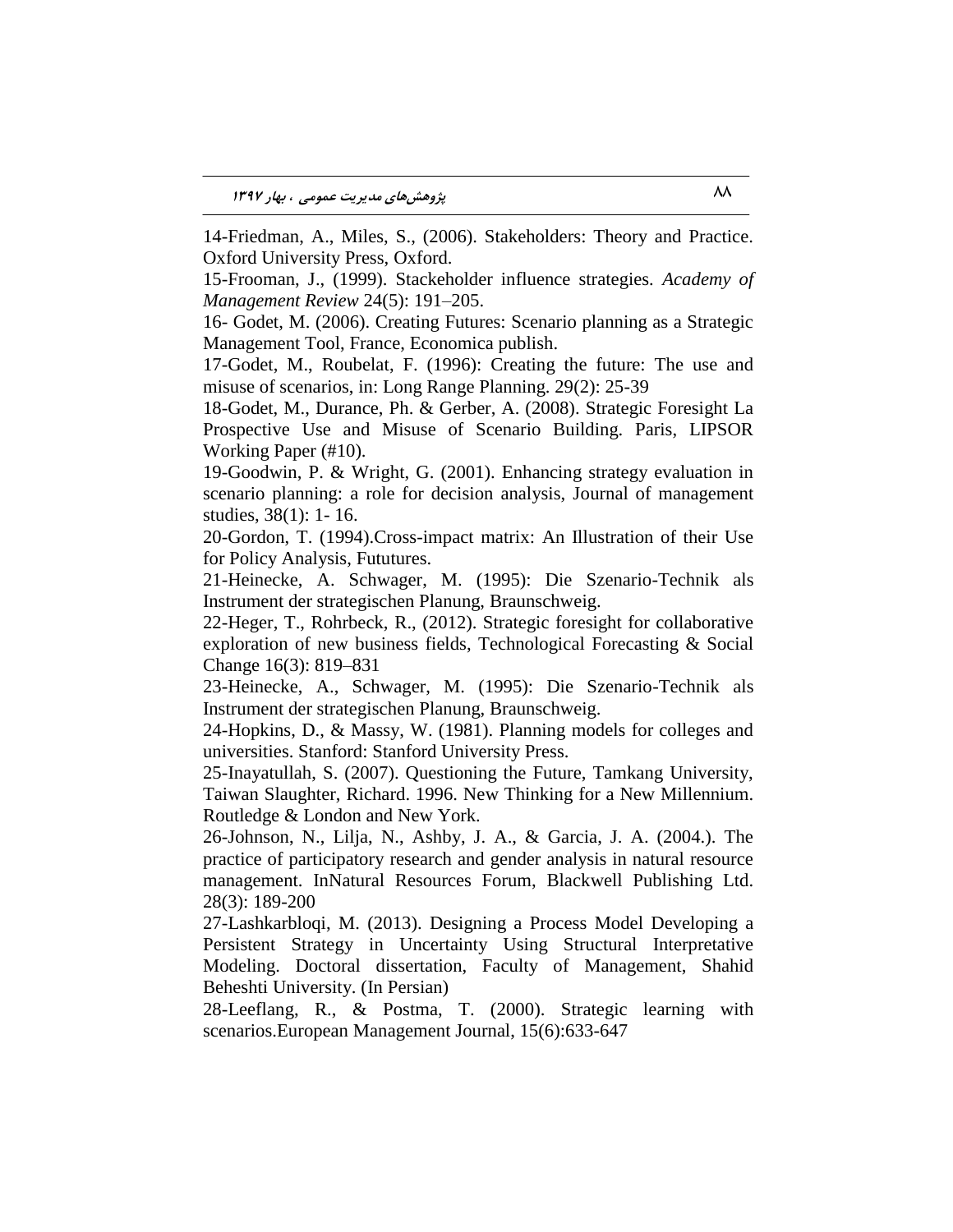29-Lindgren, M. (2003). Scenario Planning: the link between future and strategy, palgrave macmillan.

30-Little, J. (1970). A scenario construction process. Journal of Requirements Engineering, 5(1): 38-61.

31-Millett, S. (2003), The future of scenarios: challenges and opportunities, Strategy & Leadership. 31(2): 16-24.

32-Millett, S. The future of scenarios: challenges and opportunities, Strategy and Leadership. 32 (2):16–24

33-Miles, L., & Keenan, M. (2003). Organising a Technology Foresight Exercise", *Technology Foresight for Organizers*, Ankara, Turkey.

34-Mietzner, D., & Reger, G. (2004). Scenario Approaches: history, differences, advantages and disadvantages. In EU-US Seminar: New Technology Foresight, Forecasting and Assessment Methods, Seville, 24(3): 41-43.

35-Nazemi, A., Ghadiri, R. (2006). Foresight from concept to run. New Industries Center, Tehran.

36-Nazemi, A., Nouri, H., Khorrami, M. A. and Samadi, H. (2017). Iran scenarios in 2017. Journal of Strategic Studies in Public Policy. 7(22): 145-155.

37-Peterson, GD., Cumming, GS. & Carpenter, S. R. (2003). Scenario planning: a tool for Conservation in an Uncertain World, Conservation biology, 17(2): 358- 366.

38-Prell, C., Hubacek, K., Reed, M.S., Burt, T.P., Holden, J., Jin, N., Quinn, C., Sendzimir, J.Termansen, M., (2007). If you have a hammer everything looks like a nail:'traditional' versus participatory model building. Interdisciplinary Science Reviews. 32(5), 1–20

39-Rabbani, Taha (2012). Application of Future Studies Approach and Strategic Thinking in Urban Development Planning. Master's Thesis, Faculty of Geography, University of Tehran (In Persian).

40-Reed, M. S., Graves, A., Dandy, N., Posthumus, H., Hubacek, K., Morris, J., … & Stringer, L. C. (2009). Who's in and why? A typology of stakeholder analysis methods for natural resource

41-Robertson, R. (2007). Anticipatory Systems in Retrospect and Prospect. In Facets of Systems Science. 45(6): 537-557

42-Schoemaker, P.J.H. (1995). Scenario planning: a tool for strategic thinking. Sloon Management Review, 36(2). 25-40.

43-Shearer, B.R. (2005). Foresight in science and technology. echnology Analysis & Strategic Management, 7(2), 56-132.